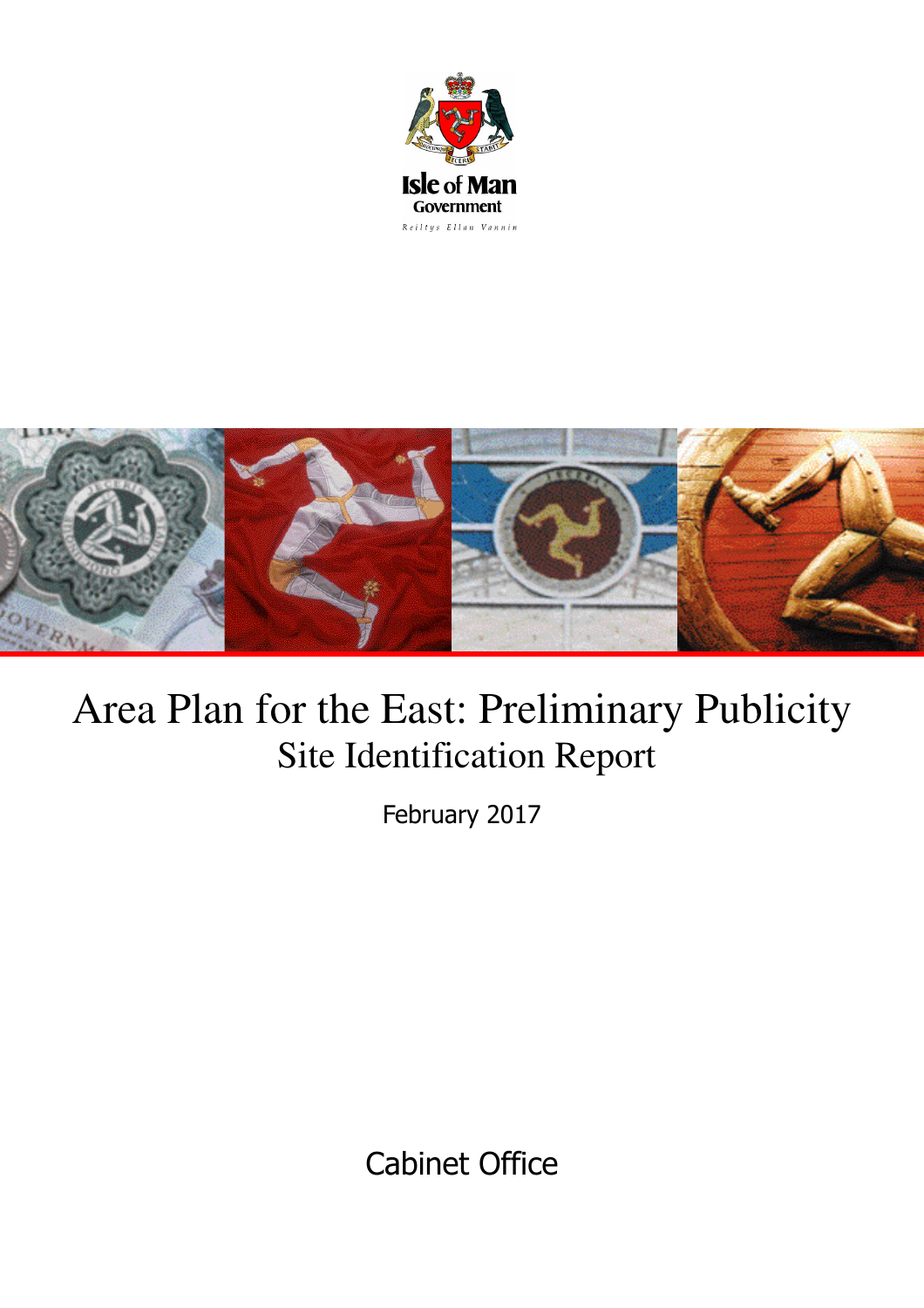| 1. Introduction<br>Purpose of this Report<br><b>Key Findings</b><br><b>Strategic Policy Context</b>                                                                                                                                                                                                                                                                  | Page No.<br>T<br>1<br>1                         |
|----------------------------------------------------------------------------------------------------------------------------------------------------------------------------------------------------------------------------------------------------------------------------------------------------------------------------------------------------------------------|-------------------------------------------------|
| 2. Call for Sites                                                                                                                                                                                                                                                                                                                                                    | 3                                               |
| 3. Site Coding and Mapping                                                                                                                                                                                                                                                                                                                                           | 4                                               |
| 4. Identifying Additional Sites to those mapped and coded via the Call for Sites Exercise<br>Sources<br>Call for Sites General Correspondence<br><b>Evidence Papers</b><br><b>Additional Desk Based Research</b><br><b>Site Visits</b><br>5. Categorising Potential Development Sites<br>Category 1 Sites<br>Category 2 Sites<br>Groups of Houses in the Countryside | 5<br>5<br>5<br>6<br>8<br>8<br>9<br>9<br>9<br>10 |
| <b>Appendices</b><br>1. All Sites Table<br>2. Sites from Submissions<br>3. RLA Sites<br>4. Central Douglas Masterplan<br>5. Employment Sites<br>6. Site Visits                                                                                                                                                                                                       | 11<br>19<br>21<br>25<br>26<br>28                |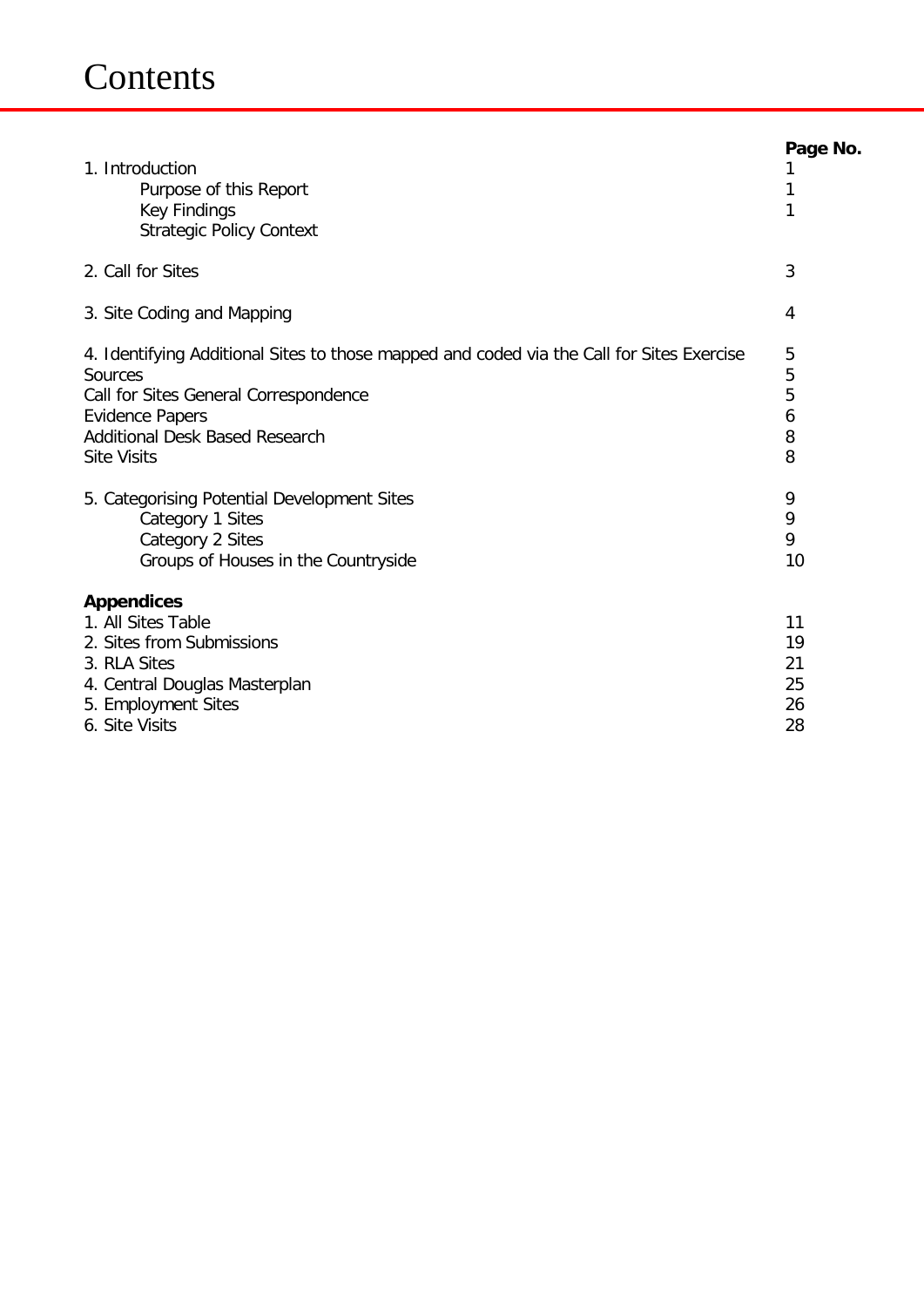# 1. Introduction

### **Purpose of this report**

- 1.1 This report forms part of the Evidence Base for the Area Plan for the East. It summarises the results of the Call for Sites exercise and explains how a process of identifying additional sites has been undertaken. The report goes on to outline which sites qualify for assessment through the Site Assessment Framework (SAF). Such qualification is dependent on a reasoned judgement which splits the long list of sites into the following categories:
	- **Category 1** Sites which do not need to be assessed through the SAF and which can be subsumed within land use designations which reflect the surrounding areas; and
	- **Category 2**  Sites which do need to be assessed through the SAF i.e. there are policy decisions to be made about the proposed land use and therefore require a fuller assessment.

### **Key Findings**

- 1.2 The main output from this study is a list of potential sites with those that need to be assessed through the SAF identified. An "All Sites" Table forms appendix 1 to this report, and an "All Sites" Map accompanies this report. The key points are summarised below.
	- 128 Sites were put forward in response to the Call for Sites. 124 of these sites are considered to be category 2. However, in some cases more than 1 'option' was proposed for a site (i.e. alternative boundaries were submitted or the site was proposed for more than one mutually exclusive use). In such cases each option will be assessed (necessitating an additional 14 assessments).
	- 94 additional sites were identified by the Department. 63 of these sites were considered to be category 2. 1 site has 2 options (necessitating an additional assessment).
	- Therefore a total of 202 assessments are required (187 sites plus 15 additional options).

### **Strategic Policy Context**

- 1.3 The geographical scope of The Area Plan for the East is set out in the Isle of Man Strategic Plan 2016 (hereafter referred to in this document as "the Strategic Plan") and comprises:
	- the Borough of Douglas:
	- the District of Onchan; and
	- the Parishes of Braddan, Garff (Laxey and Lonan Wards only),<sup>[1](#page-2-0)</sup> Marown and Santon.
- 1.4 The Strategic Plan identifies the Island Spatial Strategy which identifies in broad terms, where new development should be located. The Spatial Polices which support this Strategy identify the Island's settlement hierarchy in terms of the Main Centre, Service Centres, Service Villages and Villages. This hierarchy will be crucial in preparing the Area Plan for the East particularly when it comes to identifying where new development should be located. The key aspects of the Spatial Policies are summarised in box 1.

<span id="page-2-0"></span> $1$  The previously separate Parishes of Laxey, Lonan and Maughold have now combined to form the Parish of Garff.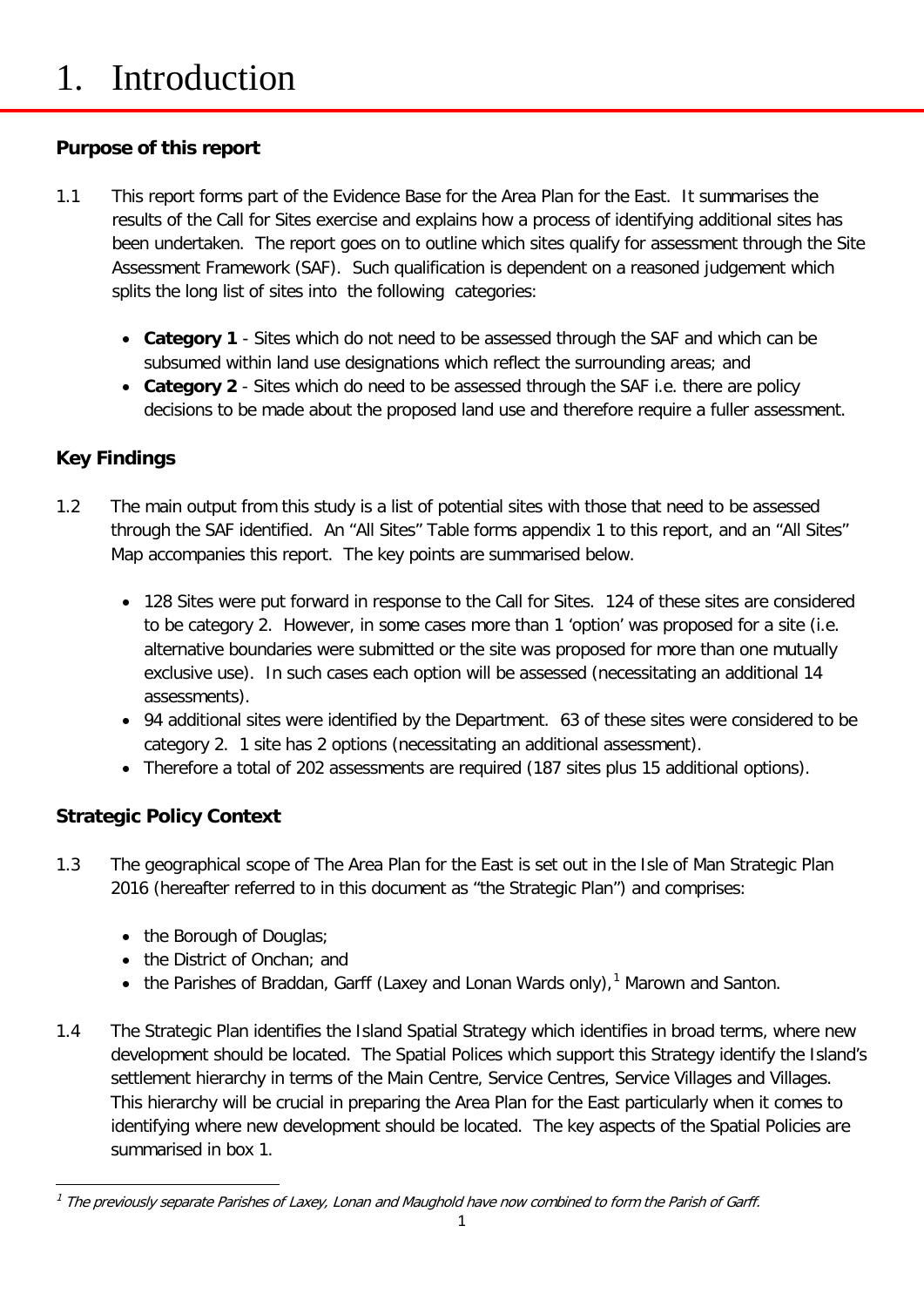#### **Spatial Policy 1:**

The Douglas urban area will remain the main employment and services centre for the Island.

#### **Spatial Policy 2**

Outside Douglas development will be concentrated on the following Service Centres to provide regeneration and choice of location for housing, employment and services.

Onchan[2](#page-3-0)

Area Plans will define the boundaries of such centres so as to provide a range of housing and employment opportunities at a scale appropriate to the settlement.

#### **Spatial Policy 3:**

The following have been identified as Service Villages Laxey Union Mills

Area Plans will define the boundaries of such villages so as to maintain and where appropriate increase employment opportunities. Housing should be provided to meet local needs and in appropriate cases to broaden the choice of location of housing

#### **Spatial Policy 4:**

In the remaining villages development should maintain the existing settlement character and should be of an appropriate scale to meet local needs for housing and limited employment opportunities. These villages are:

Baldrine **Crosby** Glen Vine Newtown **Strang** 

Area Plans will define the boundaries of such settlements so as to maintain their existing character.

#### **Spatial Policies 5, 6 and 7** set out:

The focus of development will be within the defined settlements The principle gateways to the Island which include Douglas Harbour will be protected and enhanced

Green gaps will be a mechanism used to avoid the coalescence of settlements.

<span id="page-3-0"></span>**<sup>.</sup>**  $<sup>2</sup>$  Onchan is the only settlement in the East identified in this policy.</sup>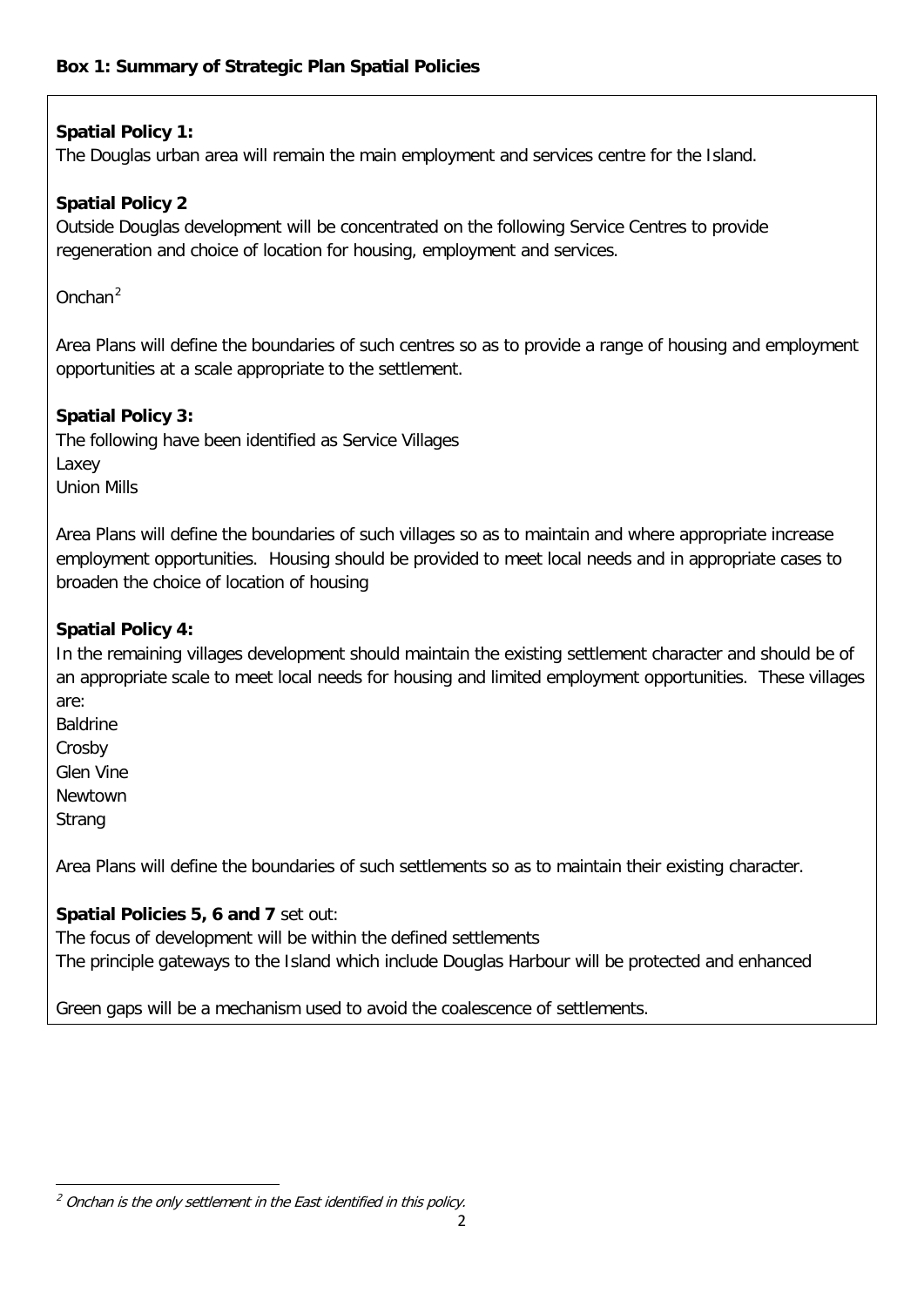## 2. Call for Sites

- 2.1 On 8<sup>th</sup> July 2016, the Cabinet Office launched a 'Call for Sites' for The Area Plan for the East. The original deadline for submissions was  $16<sup>th</sup>$  September 2016 but this was extended to the 23 $<sup>rd</sup>$ </sup> September 2016. This provided an opportunity for landowners, developers and other interested parties to put forward development sites for consideration. Where sites were put forward more than once or with different options, the site was only counted once.
- 2.2 The publicity which took place as part of the launch (and again as part of the confirmation of the time extension) included the following actions:
	- Public Notice (Isle of Man Courier) and circulated to the DEFA Planning & Building Control's general 'contacts list'
	- News Release
	- Letters to MHKs, MLCs and Local Authorities
	- Letters to those on Cabinet Office's contacts list for the East (those who had registered an interest previously)
	- Memo to Chief Executives of all Government Departments
	- Post on DEFA (Planning & Building Control) Facebook Page
	- Poster in DED (St George's Court) and DEFA Office at Murray House Offices
	- Planning Policy Webpage
- 2.3 As part of the Call, the following information was made available:
	- The Call for Sites Response Form ;
	- An Explanatory Note which set out the background to the project;
	- The draft Site Assessment Framework; and
	- Maps showing the geographical scope of the Plan, the areas covered by existing Local Plans as well as the draft Settlement Boundary Maps
- 2.4 The Explanatory Note highlighted key points including those set out below.
	- The full scope of the Area Plan for the East had yet been determined.
	- The Department was open to sites being put forward for development for uses other than simply housing or employment e.g. community facilities, education, leisure.
	- There was no size limit for sites which could be put forward, however in the final plan sites could be subsumed into wider designations if appropriate.
	- 'Employment uses' were to be taken as uses as defined in Chapter 9 of the Strategic Plan: light, general and special industrial buildings; storage and distribution; and offices which are corporate headquarters do not involve day-to-day callers.
	- Sites which had previously been put forward as part of the Employment Land Development Order Project (the Call for Sites for which took place in 2015) would need to be resubmitted for consideration as part of the Area Plan for the East.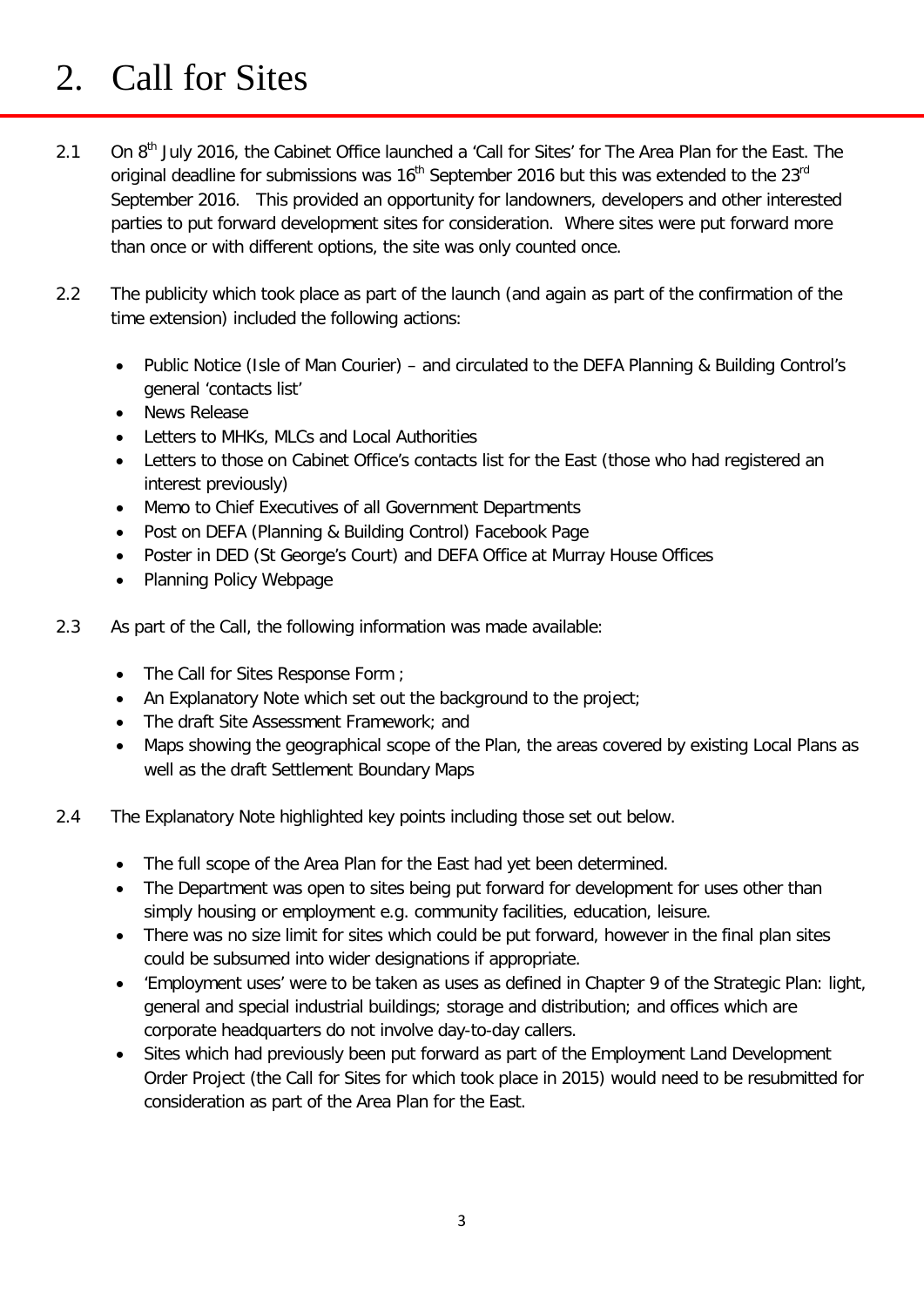# 3. Site Coding and Mapping

- 3.1 A key part of the preparation of any development plan is mapping. Every site put forward through a submission to the Call for Sites has been coded and mapped to form a first draft of the "All Sites" map.
- 3.2 To make it easy to identify sites, each site is given a code. The code system is as follows:
	- A letter indicating the Local Authority Area ( $B =$  Braddan,  $D =$  Douglas,  $G =$  Garff, M = Marown,  $O =$  Onchan and  $S =$  Santon);
	- A letter indicating the type of development ( $E = Employment$ ,  $H = Housing$ ,  $M = Mixed Use and$  $O = Other$ ; and
	- A three digit number representing the type of development in each Local Authority area (so the third housing site to be identified in Braddan would be BH003).
- 3.3 Every Site has been mapped onto a GIS layer. Where more than one option was proposed for a site (for example Option 1 - the entire site and Option 2 – part of the site) the site mapped was the larger area only i.e. Option 1. Option 2 would be coded but not mapped to avoid double counting. Where different uses were proposed for the same site (i.e. Option 1 - to develop for housing and Option 2 - to develop for employment) again each use was given a code but the site only mapped once.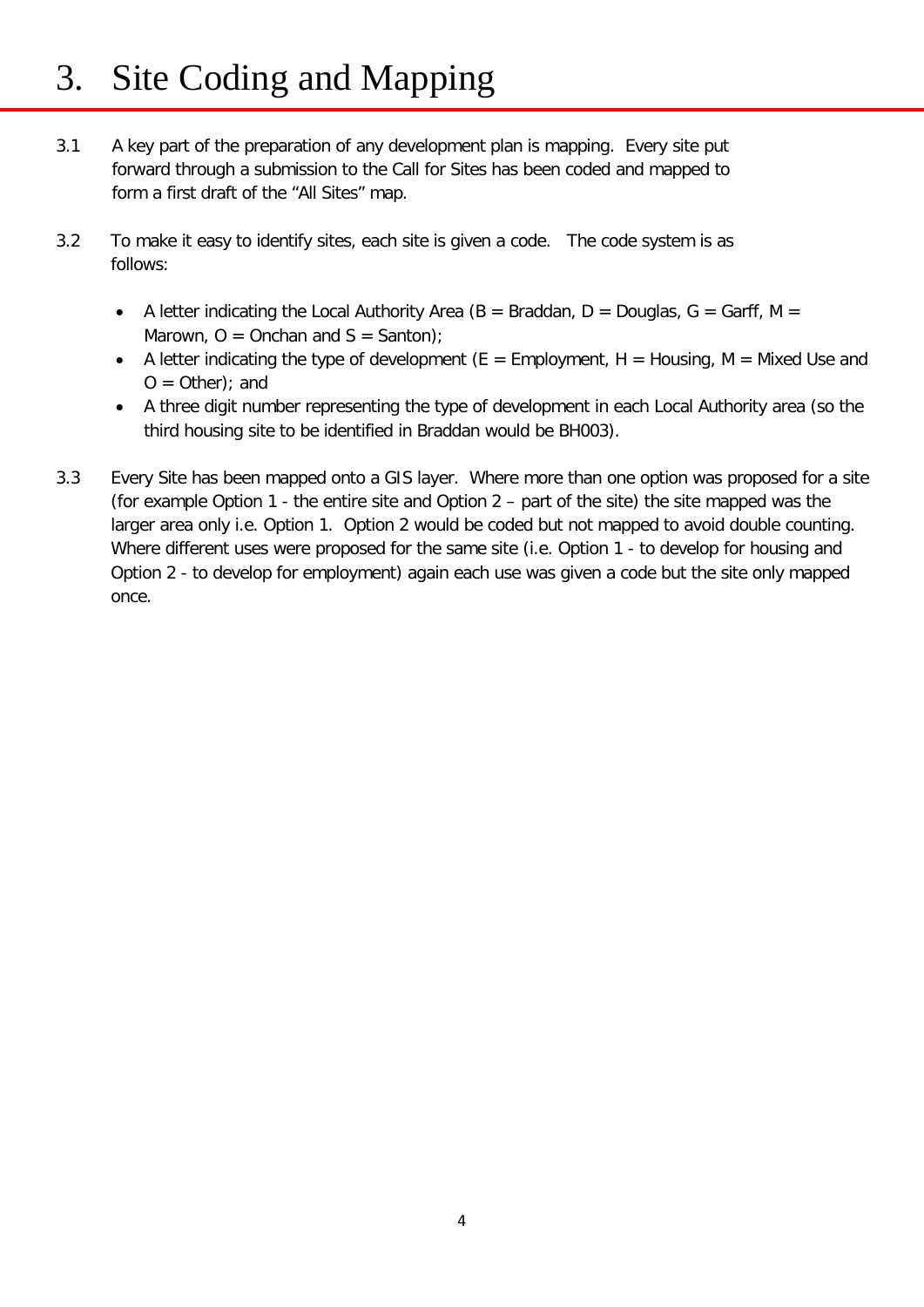## 4. Identifying additional sites to those mapped and coded via the Call for Sites exercise

#### **Sources**

- 4.1 The Cabinet Office has carried out work to ensure that, as far as reasonably practicable, all land in the East which has some potential for development has been identified to undergo basic assessment. This section sets out how these 'additional' sites have been identified.
- 4.2 In light of the Strategic Plan Settlement Hierarchy, this work focussed on sites within and abutting the draft existing settlement boundaries for those places named in the hierarchy (see paragraph 1.5). The draft Settlement Boundary Maps (published as part of the Call for Sites) were used to inform this work. These boundaries were identified around the settlements set out above. They are based on the current situation 'on the ground' as at 2015 (i.e. what has been built and excluding allocated but undeveloped land).
- 4.3 Sites have been added to the Call for sites list as a result of
	- consideration of correspondence received in response to the Call for Sites (other than submitted site forms);
	- consulting evidence papers (including some unpublished/emerging studies);
	- additional desk-based research; and
	- site visits.
- 4.4 The above methods enabled a number of additional sites to be highlighted which were coded accordingly. No preliminary assessment was undertaken other than to plot/map the site. Where there was a duplication of sites (i.e. highlighted both through the Call for Sites and the above sources) such sites were 'screened out' from being added to the list for they would already be in line for consideration). Again, it was important not to double count or duplicate site details.
- 4.5 New sites which have been identified through this process (i.e. sites which were not identified through the Call for Sites) have been coded and added to the "All-Sites" table and map (see section 3).

#### **Call for Sites General Correspondence**

#### Sites mentioned 'by name only' in Call for Sites Responses

- 4.6 A small number of responses listed possible sites for consideration in the Area Plan for the East i.e. they were identified by name only outside the format of a Respose Form. A number of government owned sites were suggested in this manner.
- 4.7 The sites put forward are set out in appendix 2 and consist of sites identified by:
	- the Department of Infrastructure (DOI):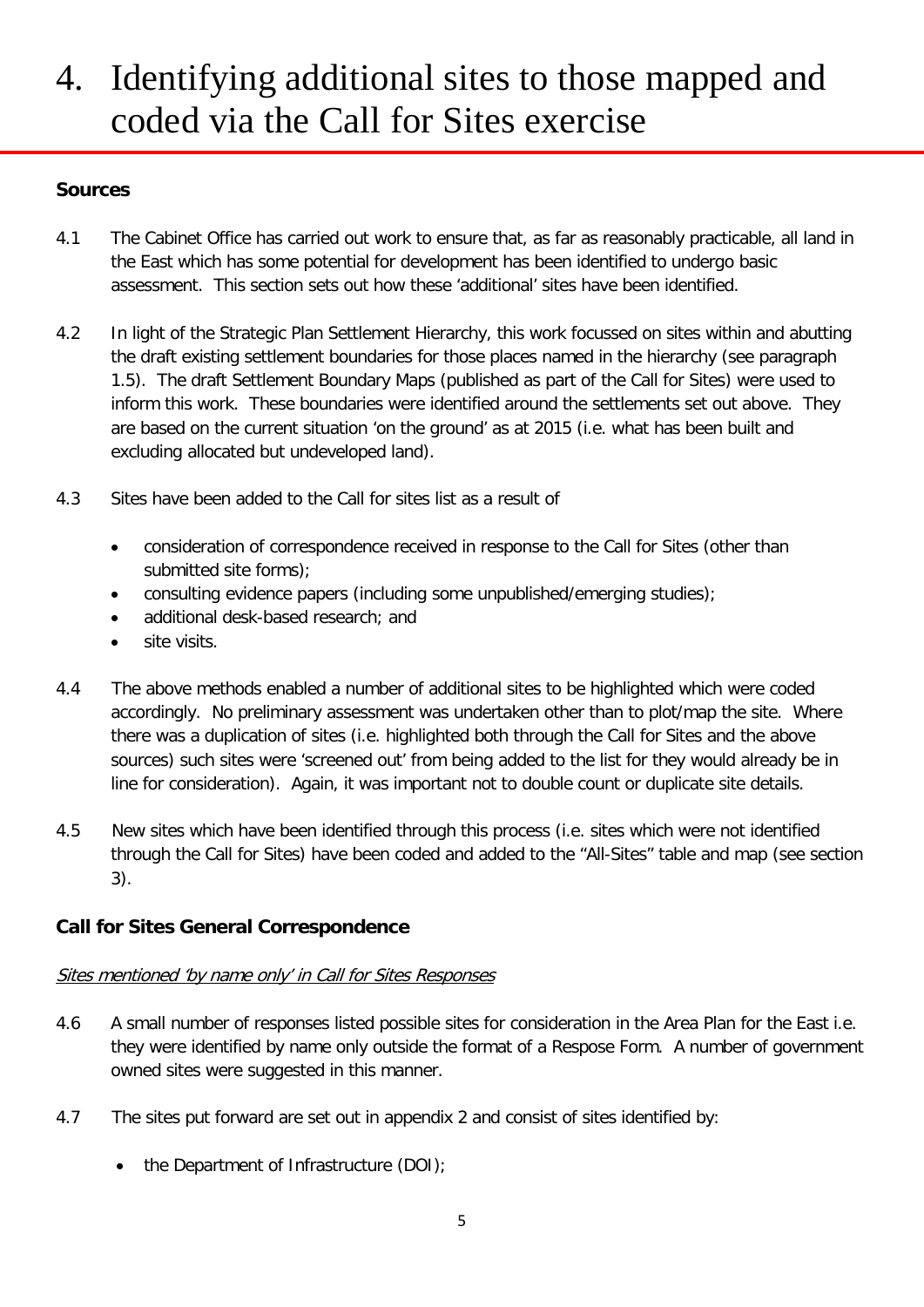- the Department of Environment, Food and Agriculture (DEFA) including general areas for multiuse forestry/woodland and recreation, amenity and leisure tourism as well as four specific development sites;
- the Fire Service (FS);
- Douglas Borough Council (DBC)
- Santon Commissioners (SC); and
- Sites from members of the public.
- 4.8 It should be noted that in some cases sites have been put forward for consideration which are not owned by the proposer. Furthermore, a number of sites have been identified as worthy of consideration but without specifying a use, in these cases a use has been propose by the Cabinet Office having regard to existing and surrounding land uses (where employment is suggested the site is included in appendix 5 – see 'Employment Sites').
- 4.9 In some cases respondents have suggested land should be protected from development. Where the site has not been identified as a potential development site, this is noted. Where the site has been identified as a potential development site, this is noted but the site would still be considered further (noting that this stage is intended to identify sites for consideration rather than prejudging the outcome of that consideration).

#### **Evidence Papers**

#### Residential Land Availability Study

- 4.10 The starting point was the Residential Land Availability Study 8 (covering the period from 2001 up to 30<sup>th</sup> June 2015). To this study was added planning approvals up to the 30<sup>th</sup> June 2016 (but the commencement and completion data was not updated). Sites were added other than:
	- completed sites;
	- sites which had commenced and had less than 3 plots remaining;
	- sites with unimplemented planning approval for less than 3 net additional units
	- houses outside of areas allocated in existing development plans for development or identified as predominantly residential (existing) (or equivalent); and
	- conversions.
- 4.11 The results of this are set out in appendix 3 (the tables are ordered by Local Authority Area).
- 4.12 The Area Plan for the East will replace the current development plans as set out below. It is important to note that the above approach means that existing Local Plan allocations are not automatically 'rolled forward' but instead added to the list of sites to be considered.
	- the Braddan Local Plan (1991);
	- the Douglas Local Plan (1998);
	- the Onchan Local Plan (2000);
	- the Laxey and Lonan Local Plan (2005); and
	- the relevant parts of the 1982 Development Plan.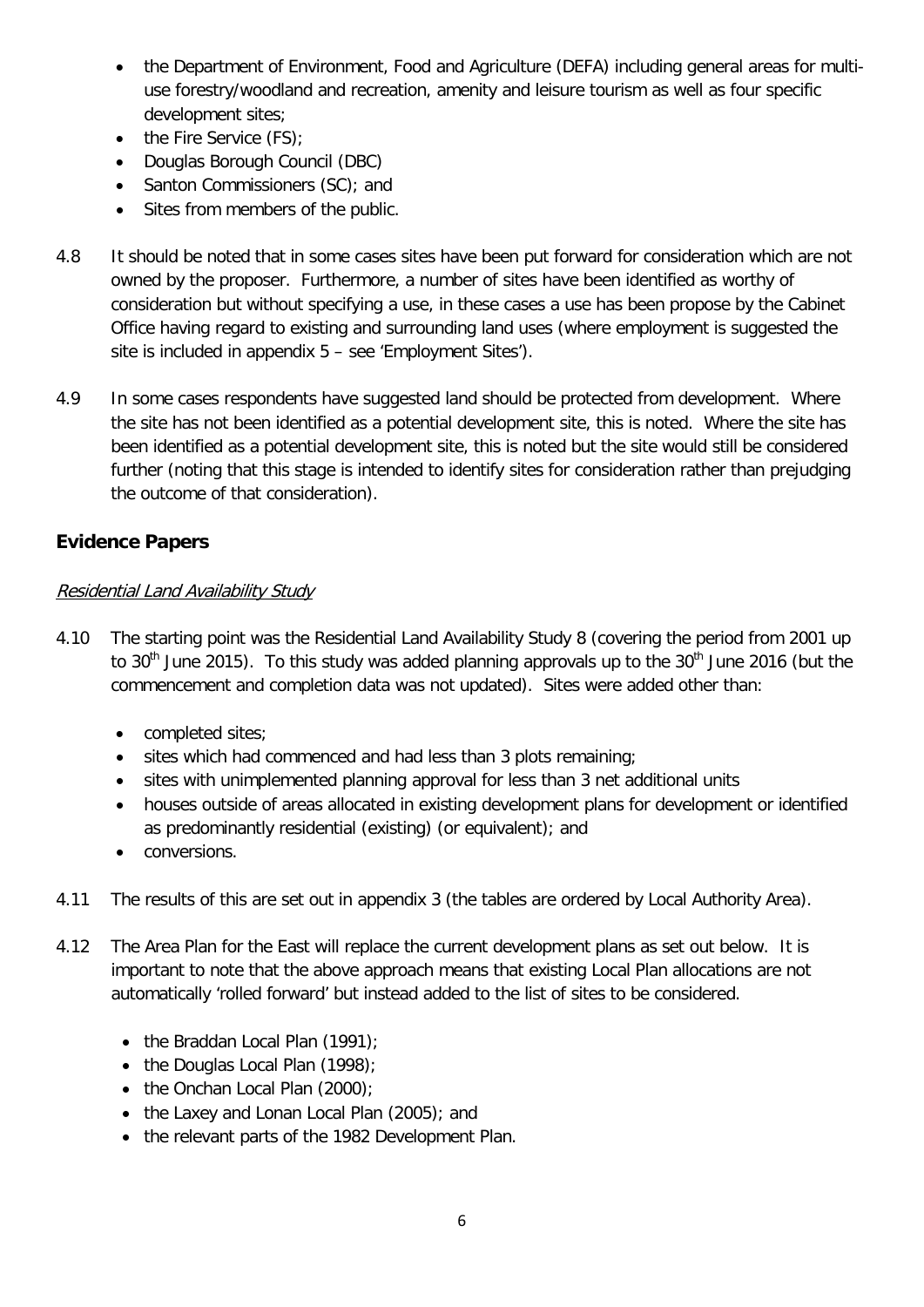- 4.13 Similarly, larger sites with Planning Approval are not automatically identified for allocation in the Area Plan for the East. This is because:
	- Planning Approvals are not always implemented;
	- The process and considerations for allocations in a Development Plan are different to the determination of a Planning Application; and
	- Planning Approvals have a relatively short period for implementation, whereas a Development Plan allocation lasts until the plan is replaced.

#### Central Douglas Masterplan

- 4.14 The Preliminary Publicity provides an opportunity to further explore the progress made and recommendations set out in the Lower Douglas Masterplan.
- 4.15 Tynwald approved the Masterplan was on the basis that, "the Evidence Base and Project Proposals can be reviewed for inclusion in the Area Plan for the East". Whilst no decisions have been made on precisely how to reflect the Masterplan in the Area Plan for the East, it is likely that the Area Plan will show the key development sites, identify possible options for development and include Development Briefs where appropriate. Such sites will be supported by assessment reports and evidence.
- 4.16 The Masterplan sets out broad recommendations for the Riverside Gateway (RG) and states, "a number of principles are outlined for the Riverside Gateway, these are set out to highlight the opportunities of how the area could evolve, but at this stage act only as a guide to inform any further work which will evolve during the planning process for the Area Plan for the East".
- 4.17 It is likely that more detailed work will be necessary for the Riverside Gateway including full assessment of sites which fall within this area.
- 4.18 Appendix 4 lists the sites that fall within the Central Douglas Masterplan Area which involve change/new development. As part of the Area Plan process these sites will be assessed on the basis of the recommendations/preferred development type as set out in the Masterplan which will be informed by any information received in response to the Call for Sites.

#### Employment Sites

4.19 Possible employment sites have been identified and summarised in Appendix 5. Sites have been highlighted via the Employment Land Review (2015), site visits and recent planning applications. Unlike housing and mixed-use sites, Appendix 4 includes sites submitted on forms through the Call for Sites process. This is because there are a comparatively small number of sites (although some are relatively large) and some sites are plots within the same business park or industrial estate. Appendix 4 excludes mixed-use sites, however it is noted that mixed-use and/or town centre allocations could contribute towards meeting, in particular, the identified demand for office space.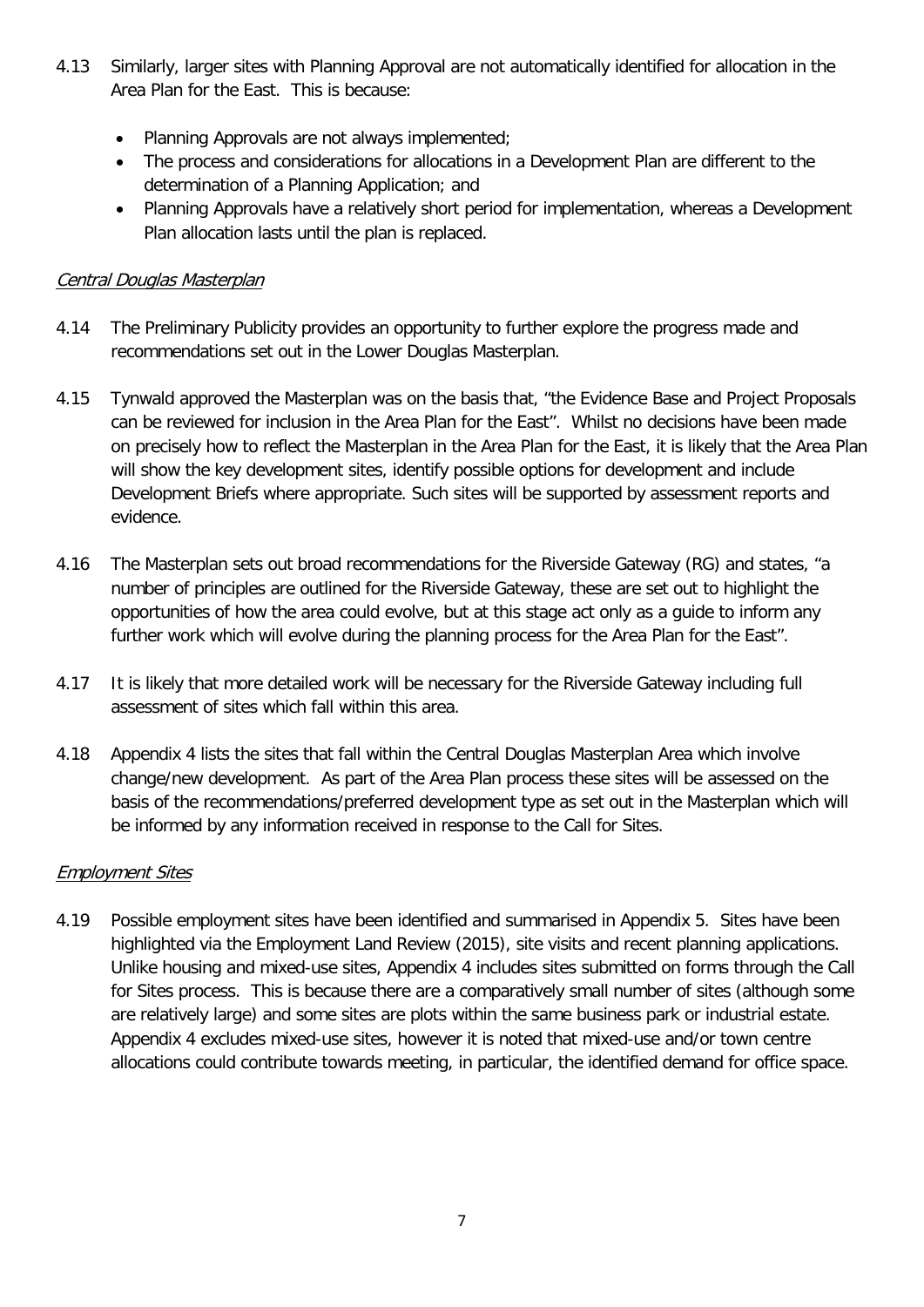#### **Additional Desk Based Research**

#### Land allocated on extant plans where there is uncertainty about future need

4.20 Consideration was given to sites adjoining existing settlement limits and allocated in existing plans for specific development, but not developed, identified through any of the above stages or identified for employment. A review of the Laxey and Lonan Plan, Onchan Plan, Braddan Plan and Douglas Plan have revealed only one site – an 'Education' Allocation to the North of Baldrine. This site will be considered as a potential housing site with the site reference GH031 however checks will be made to ensure that this site is no longer required for education.

#### Additional Urban Extension Sites

- 4.21 Once all of the above sites were mapped, a review of the resulting all-sites map was undertaken to identify any potential urban extension sites which it is considered should be added to the list of sites. This was only carried out for Douglas (as the Main Urban Area) and only considered large areas which abutted settlement boundaries and were adjacent to other potential sites. Five areas were looked at and all but two excluded, as set out below.
	- Land to the South of Old Castletown Road has not been proposed. This forms a natural barrier and also slopes upwards and therefore has not been added to the areas for consideration.Ballastowell Farm (North of Vicarage Road). The area between B.H.008 and B.M.006 is an existing farm and therefore has not been added to the areas for consideration.
	- The area to the East of the hospital (BM003) has no clear access and is separated from proposed housing to the East (DH011 and DH009) by the river. The area has therefore has not been added to the areas for consideration.
	- The area to the East of Ballanard Road and the West of submission DM001 has been added as a potential housing site, reference DH057.
	- Land to the North of Old Castletown Road and between sites BE010 and DH008. This has been added as a potential housing site (as adjacent to existing housing and opposite a school), site reference BH037.

### **Site Visits**

4.22 A number of site visits were undertaken during the summer of 2016 to inform the mapping work to identify existing land uses. As part of this a number of potential development sites were initially identified and recorded (within existing Settlement Boundaries). Many of these sites were subsequently identified through either the Call for Sites or the other methods of site identification set out under paragraph 4.3. However, where these sites did not come forward via any other means they have formed part of the overall list of sites with potential they have been recorded in Appendix 5.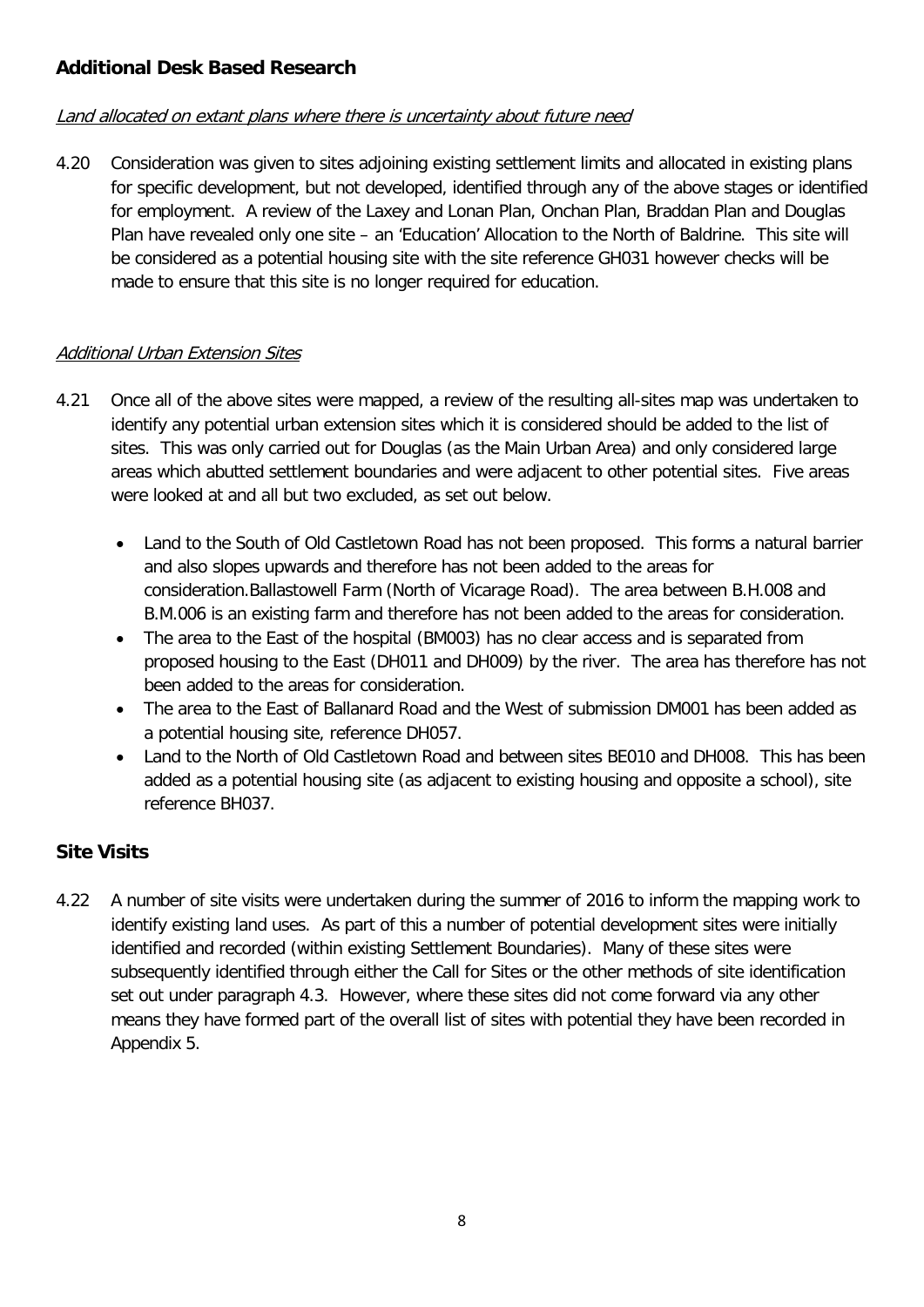# 5. Categorising Potential Development Sites

5.1 As referred to in Section 1, a key part of this Report is to explain the decision making process relating to whether sites are assessed through the SAF or subsumed within existing land uses. There are two categories:

**Category 1** - Sites which, due to their location, planning status, size and/or surrounding land use, should be subsumed into an existing land use designation – i.e. there is no policy decision to be made about the suitability of the land use, and the yield of the site can be counted as existing pipeline supply; and

**Category 2** - Sites where there are policy decisions to be made about the proposed land use and therefore require assessment through the Site Assessment Framework.

#### **Category 1 Sites**

5.2 A number of potential development sites for housing due to their size, planning history and/or location do not need to be subject to the Site Assessment Framework. Although they are identified and mapped, it is proposed to subsume these sites into background land designations such as 'Predominantly Residential'.

#### **Category 2 Sites**

5.3 Sites which need to be assessed will be run through the Site Assessment Framework. This process will inform decision making on the identification of 'Proposal Sites' in the Area Plan for the East – initially as part of the draft Plan. The final selection of sites will also be informed by the findings of the study on the cumulative impacts of different growth scenarios.

The general SAF process has four broad steps which are set out below.

- Step 1: Preliminary Screening. This step is used to identify sites which are in clear conflict with the policies of the Strategic Plan and so are removed from further consideration.
- Step 2: The application of Critical Constraints. The concept of Critical Constraints is used as a trigger to identify those sites where the impact of development on the site, or the impact of the site's characteristics on potential development, is such that development would be hindered (and mitigation or compensation is not possible or appropriate). In the interests of clarity, criteria identified as Critical Constraints have been separated into a discreet step which can be used to screen out sites prior to detailed consideration.
- Step 3: Detailed Consideration. The consideration of sites using a combination of site scoring and report writing enables the relative merits of sites (in relation to the policy aspirations set out in the Strategic Plan) to be clearly identified.
- Step 4: Consideration of whether the site is Developable<sup>[3](#page-10-0)</sup>. Those criteria concerned with the availability and viability aspects of whether a site is developable are combined and placed into Step 4, to allow an overall judgement about whether or not a site is developable.

<span id="page-10-0"></span>**<sup>.</sup>**  $3$  Developable sites are those which are potentially acceptable in planning terms and where there is a reasonable prospect that, at the point envisaged, they will be available (i.e. landowner willingness and no competing land uses) and could be viably developed (having regard to issues such as the cost and practicality of access, services and other infrastructure). Deliverable sites are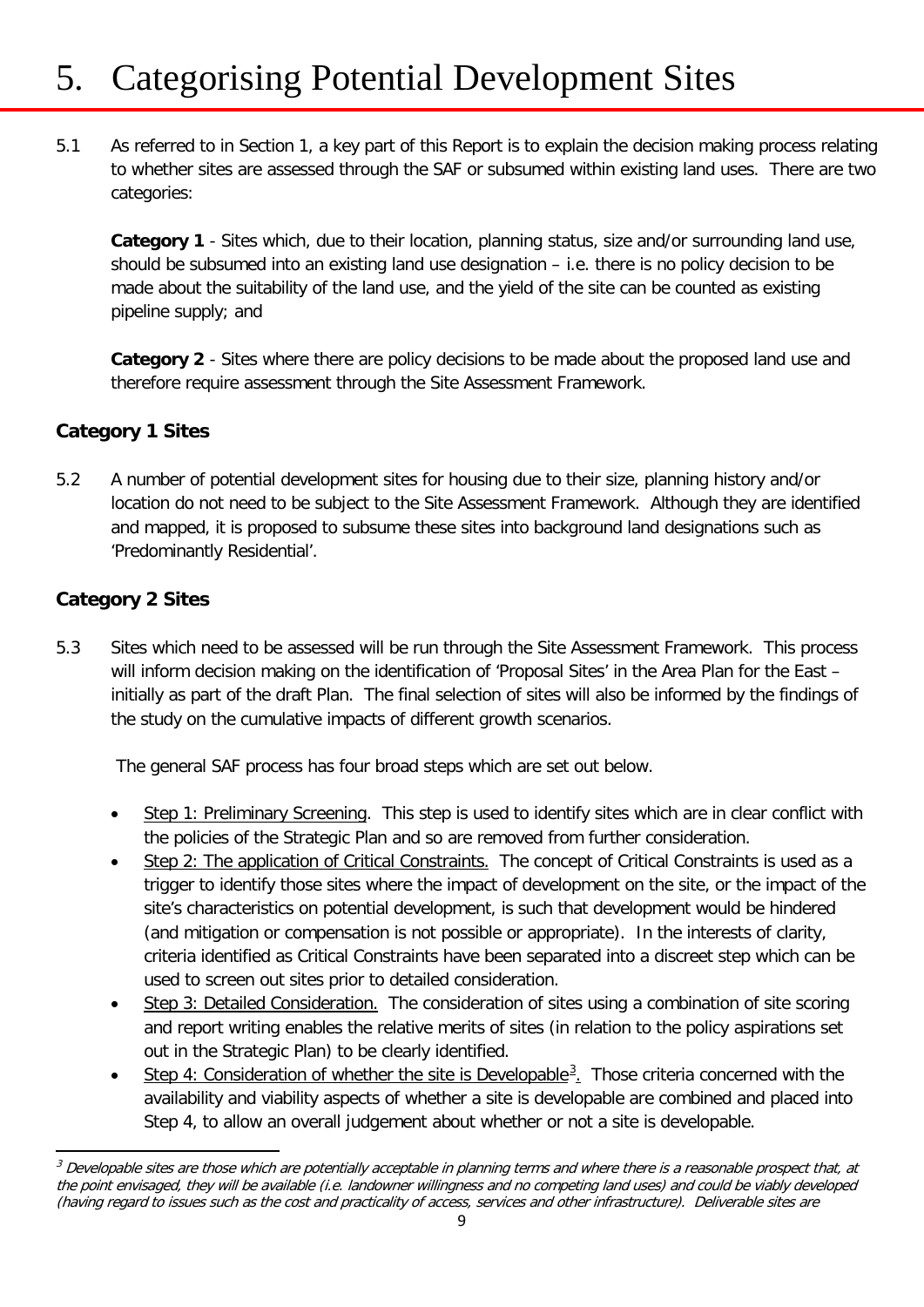#### **Groups of Houses in the Countryside**

- 5.4 There are a number of sites which are not in accordance with the Strategic Plan settlement hierarchy (for example housing proposed which is isolated from settlements). Such sites will fail the first step of the Site Assessment Framework (site is within or adjacent to existing settlement boundary of a settlement identified in the Strategic Plan settlement hierarchy).
- 5.5 Some of these houses are potentially 'Groups of Houses in the Countryside' and, rather than being assess against the remainder SAF, will be assessed under a separate report.

**<sup>.</sup>** Developable sites that could be brought forward in the short-term (sites with planning approval will normally be considered to be Deliverable)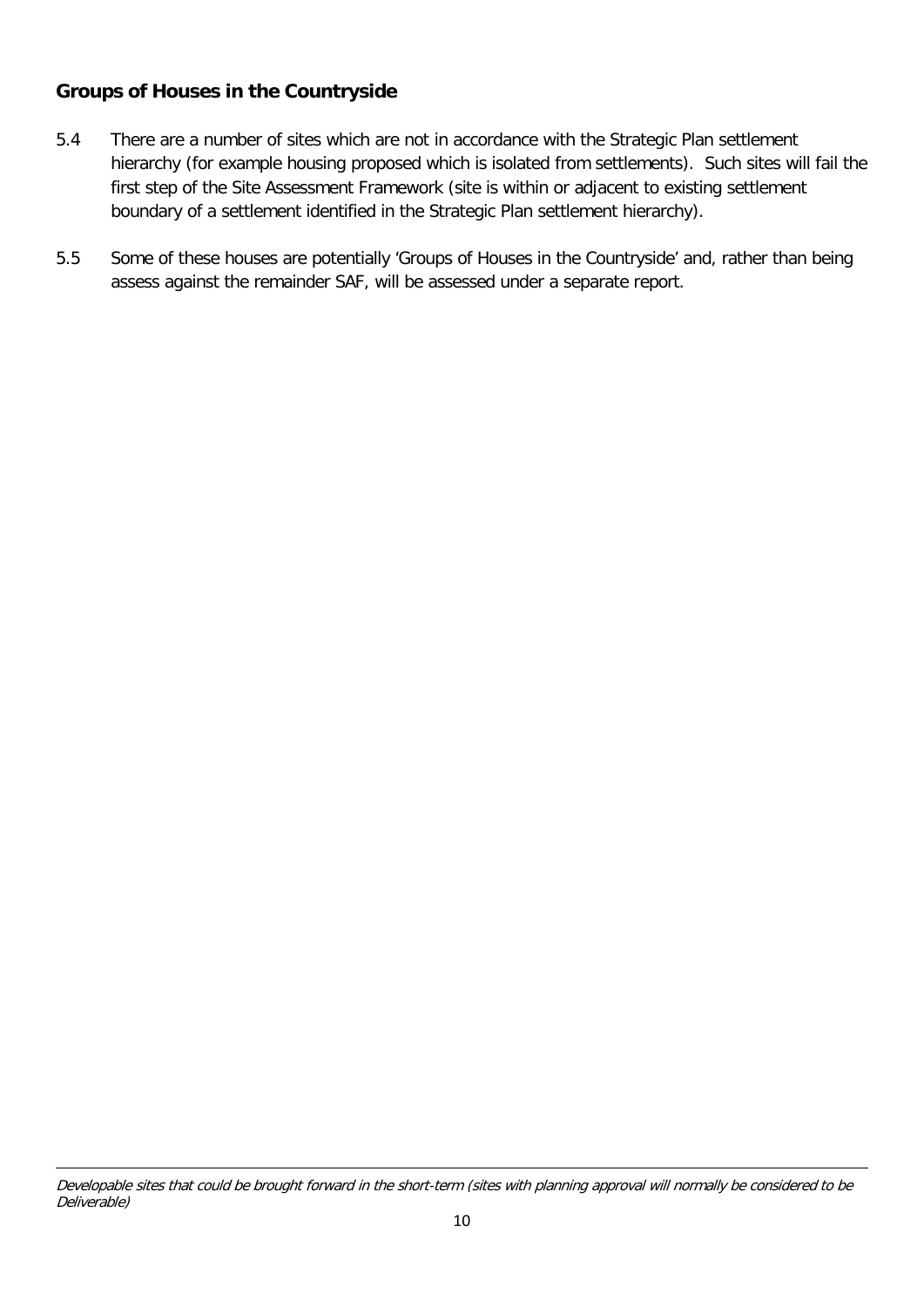## Appendix 1: All Sites Table

| Site ID              | <b>Site Name</b>                                                                      | <b>Site</b><br><b>Size</b> | <b>Proposed By</b>             | <b>CfS</b><br>Form? | <b>Use</b> | SAF?      |
|----------------------|---------------------------------------------------------------------------------------|----------------------------|--------------------------------|---------------------|------------|-----------|
| <b>BE001</b>         | Ballalough, Richmonad Hill,<br>Braddan                                                | 1.19                       | Isle of Man Farmers<br>Ltd.    |                     | Employment | Yes       |
| BE002 $\overline{4}$ | Land South of Cooil Road                                                              | 60.98                      | <b>Hartford Homes</b>          |                     | Employment | Yes       |
| <b>BE003</b>         | Part of Bulhenny, Richmond Hill,<br><b>Braddan</b>                                    | 5.55                       | Partington, Nixon &<br>Kinrade |                     | Employment | Yes       |
| <b>BE004</b>         | Kirby Farm Industrial Estate                                                          | 1.82                       | Hughes, B.                     |                     | Employment | Yes       |
| <b>BE005</b>         | Land on South side of Cooil<br>Road <sup>5</sup>                                      | 2.27                       | Capital Holdings               |                     | Employment | Yes       |
| <b>BE006</b>         | Land South of Cooil Road and<br>North of New Castletown Road,<br>Douglas <sup>6</sup> | $14.88^7$                  | How Planning                   |                     | Employment | Yes       |
| BE009 <sup>8</sup>   | Clybane                                                                               | 8.76                       | Dandara                        |                     | Employment | Yes       |
| BE010 <sup>9</sup>   | Land at Middle Farm, Braddan                                                          | 38.39                      | Dandara                        |                     | Employment | Yes       |
| <b>BE011</b>         | IOM Business Park (ELR-<br>Designated Braddan 1B)                                     | 0.47                       | Cabinet Office                 | <b>No</b>           | Employment | <b>No</b> |
| <b>BE012</b>         | IOM Business Park (CO<br>Suggestion)                                                  | 1.57                       | Cabinet Office                 | No                  | Employment | Yes       |
| <b>BE013</b>         | IOM Business Park (CO<br>Suggestion)                                                  | 0.42                       | Cabinet Office                 | <b>No</b>           | Employment | Yes       |
| <b>BE014</b>         | IOM Business Park (CO<br>Suggestion)                                                  | 0.34                       | Cabinet Office                 | <b>No</b>           | Employment | <b>No</b> |
| <b>BE015</b>         | IOM Business Park (ELR-<br>Designated Braddan 1D)                                     | 0.59                       | Cabinet Office                 | No                  | Employment | No        |
| <b>BE016</b>         | Tromode/Ballafletcher (CO<br>Suggestion)                                              | 1.3                        | Cabinet Office                 | <b>No</b>           | Employment | Yes       |
| <b>BE017</b>         | Tromode/Ballafletcher (ELR-<br>Designated Braddan 5A+B+C)                             | 1.52                       | Cabinet Office                 | <b>No</b>           | Employment | Yes       |
| <b>BE018</b>         | Kirby Farm Industrial Estate<br>(ELR-Not Designated Braddan<br>12)                    | 1                          | Cabinet Office                 | <b>No</b>           | Employment | Yes       |
| <b>BE019</b>         | South Cooil Road (Car Show<br>Room)                                                   | 3.39                       | Cabinet Office                 | No                  | Employment | No        |
| <b>BE020</b>         | <b>Ballafletcher (Vehicle Test</b><br>Centre)                                         | 0.92                       | Cabinet Office                 | No                  | Employment | No        |
| BH001 <sup>10</sup>  | Trollaby Lane, Union Mills                                                            | $1.82^{11}$                | <b>Cowley Groves</b>           |                     | Housing    | Yes       |

<span id="page-12-0"></span><sup>4</sup> ELDO Sites 9, 10, 11 and 12 (less Car Show Room Site)

**.** 

<span id="page-12-1"></span><sup>5</sup> Submitted as 2 option (option 2 is for housing - ref. BH29) - therefore needs 2 assessments. ELDO Site 4.

<span id="page-12-2"></span> $^6$  Submitted as 4 options. Option 2 is for only the land owned by the applicant (BE007). BE006 includes Ballakinnish, therefore a 3rd option is Ballakinnish only (BE008). Therefore needs 3 assessments for employment. Part of site BE006 overlaps with BE002 and this has been removed from the site boundary (options 2 and 3 don't overlap as are for smaller parts of the site). ELDO Sites 3, 13 and 14. Submission from DBC which is alternative proposal (Option 4) for housing development (BH036). <sup>7</sup> This is the size as per the All-Sites Map. The site size as submitted (and to be used as the basis for the Site Assessment) is

<span id="page-12-3"></span>slight larger but part of the site has been removed on the All Sites Map to avoid an overlap with BE002.<br><sup>8</sup> ELDO Site 7

<span id="page-12-4"></span>

<span id="page-12-5"></span>FLDO Site 8<br><sup>9</sup> ELDO Site 8<br><sup>10</sup> Mapped as the outer edge of plots 1-6 on submitted map but with any overlap of BH031 removed

<span id="page-12-7"></span><span id="page-12-6"></span><sup>&</sup>lt;sup>11</sup> This is the size as per the All-Sites Map. The site size as submitted (and to be used as the basis for the Site Assessment) is slight larger but part of the site (an access road) has been removed on the All Sites Map to avoid an overlap with BH031.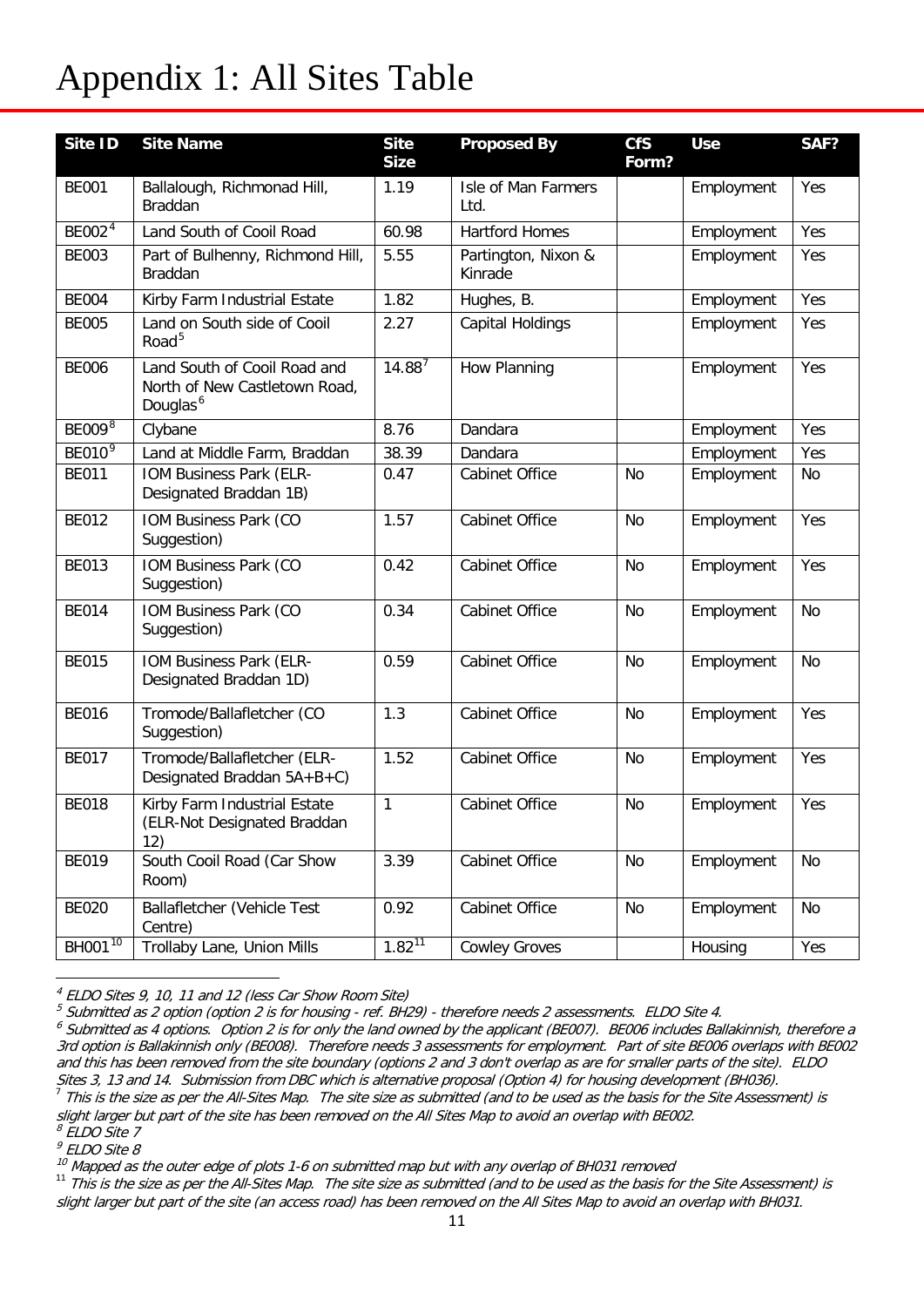| Site ID             | <b>Site Name</b>                                                | <b>Site</b><br><b>Size</b> | <b>Proposed By</b>                    | <b>CfS</b><br>Form? | <b>Use</b> | SAF? |
|---------------------|-----------------------------------------------------------------|----------------------------|---------------------------------------|---------------------|------------|------|
| <b>BH002</b>        | Formerly Part of Southampton<br>Farm, Port Soderick             | 3.78                       | Cowin, S.                             |                     | Housing    | Yes  |
| <b>BH003</b>        | Formerly Part of Southampton<br>Farm, Port Soderick             | 3.76                       | Cowin, S.                             |                     | Housing    | Yes  |
| <b>BH004</b>        | Ellenbrook Farm                                                 | 2.31                       | Carnane Estate Ltd                    |                     | Housing    | Yes  |
| <b>BH005</b>        | Head Road, Douglas                                              | 7.52                       | Carnane Farms Ltd                     |                     | Housing    | Yes  |
| <b>BH006</b>        | Mount Rule Road West Baldwin                                    | 1.70                       | Turner, C.                            |                     | Housing    | Yes  |
| <b>BH007</b>        | Mount Rule, Braddan                                             | 2.73                       | <b>Simcocks Advocates</b><br>Ltd.     |                     | Housing    | Yes  |
| <b>BH010</b>        | West Baldwin                                                    | 3.76                       | Jessup, W.                            |                     | Housing    | Yes  |
| <b>BH011</b>        | Mount Rule, Braddan                                             | 7.18                       | Cornerstones<br><b>Architects Ltd</b> |                     | Housing    | Yes  |
| <b>BH012</b>        | Mount Rule, Braddan                                             | 1.19                       | Cornerstones<br><b>Architects Ltd</b> |                     | Housing    | Yes  |
| <b>BH013</b>        | West Baldwin                                                    | 2.00                       | Wilson Consulting Ltd                 |                     | Housing    | Yes  |
| <b>BH014</b>        | Quines Hill, Braddan                                            | 1.41                       | <b>Construction Design</b><br>Ltd     |                     | Housing    | Yes  |
| <b>BH015</b>        | Woodstock and Fairway,<br>Vicarage Road, Braddan                | 0.48                       | <b>Forest Homes</b>                   |                     | Housing    | Yes  |
| <b>BH016</b>        | Field, Oak Hill, Port Soderick                                  | 2.40                       | Wilson Consulting Ltd                 |                     | Housing    | Yes  |
| <b>BH017</b>        | Fields at Port Soderick                                         | 15.15                      | Wilson Consulting Ltd                 |                     | Housing    | Yes  |
| <b>BH018</b>        | Land at Ballalough Farms, Union<br><b>Mills</b>                 | 13.26                      | <b>Ellis Brown Architects</b>         |                     | Housing    | Yes  |
| BH019 <sup>12</sup> | Hilltop Nurseries, Vicarage<br>Road, Douglas                    | 0.62                       | <b>Ellis Brown Architects</b>         |                     | Housing    | Yes  |
| <b>BH020</b>        | The Downs, Union Mills,<br>Braddan                              | 3.14                       | Hughes, B.                            |                     | Housing    | Yes  |
| BH021               | Field at Ballaveare Farm, Old<br>Castletown Road, Port Soderick | 1.15                       | Modus Architects Ltd.                 |                     | Housing    | Yes  |
| <b>BH022</b>        | Field off Colooneys road,<br>Braddan                            | 1.70                       | <b>Ellis Brown Architects</b>         |                     | Housing    | Yes  |
| <b>BH023</b>        | Field off Cronk Bane, Port<br>Soderick                          | 0.16                       | Newton, P.                            |                     | Housing    | Yes  |
| <b>BH024</b>        | Field in Ballamona Estate, Port<br>Soderick                     | 13.96                      | Wilson Consulting Ltd                 |                     | Housing    | Yes  |
| <b>BH025</b>        | Field off Marine Drive, Port<br>Soderick                        | 1.97                       | Wilson Consulting Ltd                 |                     | Housing    | Yes  |
| <b>BH026</b>        | Field off Richmond Hill, Braddan                                | 5.37                       | Wilson Consulting Ltd                 |                     | Housing    | Yes  |
| <b>BH027</b>        | Field off Colooney's Lane,<br>Braddan                           | 1.34                       | Wilson Consulting Ltd                 |                     | Housing    | Yes  |
| BH028 <sup>13</sup> | Hilltop Nurseries, Mount Rule,<br>Vicarage Road, Douglas        | 1.92                       | <b>Ellis Brown Architects</b>         |                     | Housing    | Yes  |
| <b>BH030</b>        | Land South of Ballafletcher<br>Road, Braddan                    | 2.32                       | <b>Hartford Homes</b>                 |                     | Housing    | Yes  |
| <b>BH031</b>        | Camlork, Braddan                                                | 20.54                      | Dandara                               |                     | Housing    | Yes  |
| <b>BH032</b>        | Land North of Coronation<br>Terrace, Strang                     | 11.50                      | Dandara                               |                     | Housing    | Yes  |

<span id="page-13-0"></span> $12$  This submission replaces BH008 (same site but later submission from agent)

<span id="page-13-1"></span> $13$  This submission replaces BH009 (same site but later submission from agent).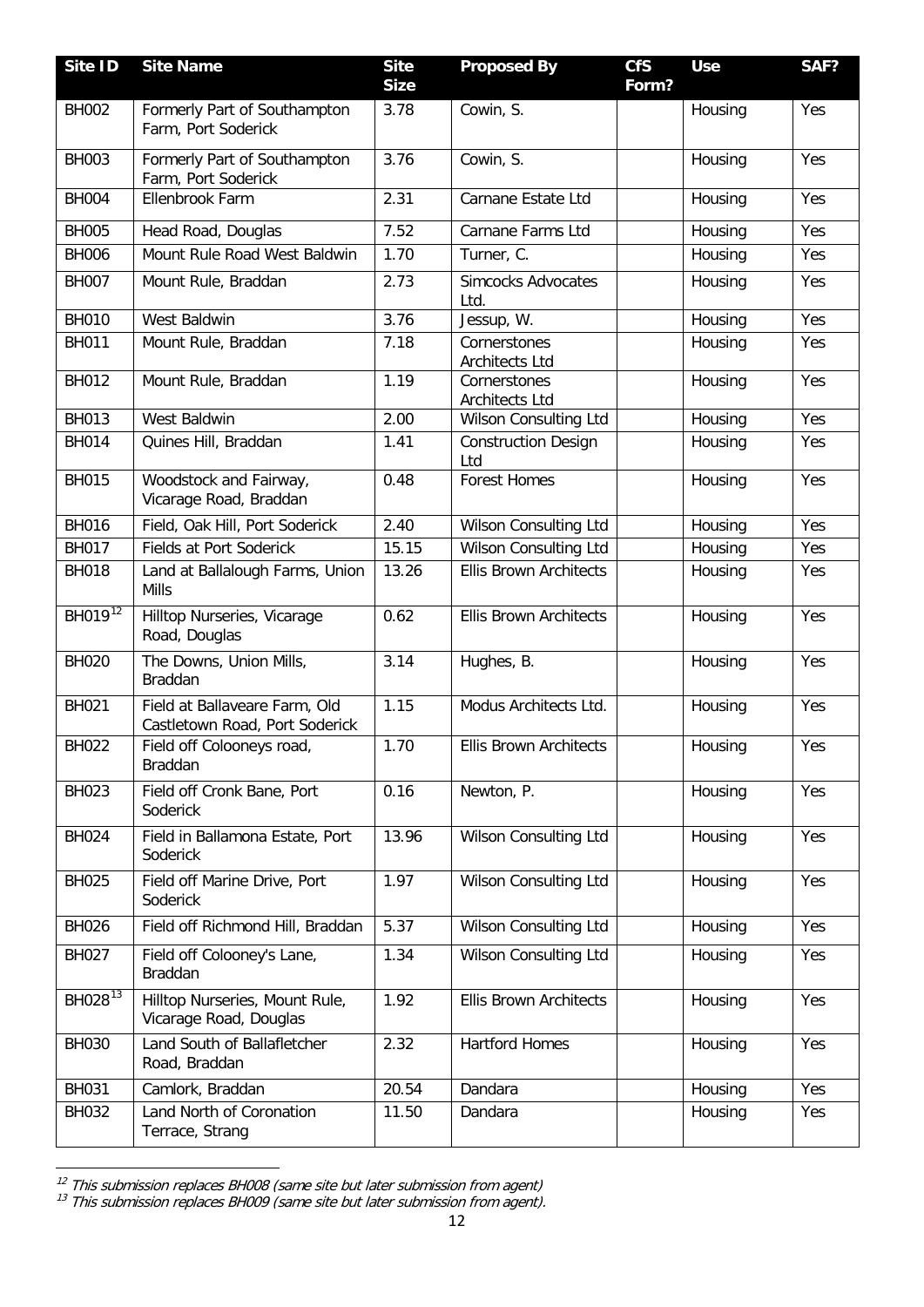| Site ID               | <b>Site Name</b>                                                                 | <b>Site</b><br><b>Size</b> | <b>Proposed By</b>                    | <b>CfS</b><br>Form? | <b>Use</b>       | SAF?      |
|-----------------------|----------------------------------------------------------------------------------|----------------------------|---------------------------------------|---------------------|------------------|-----------|
| <b>BH033</b>          | Land at Mount Rule, Braddan                                                      | 1.50                       | Dandara                               |                     | Housing          | Yes       |
| <b>BH034</b>          | Mannin Infirmary Site                                                            | 1.46                       | Cabinet Office                        | <b>No</b>           | Housing          | Yes       |
| <b>BH035</b>          | <b>Ivy Cottages</b>                                                              | 0.16                       | Cabinet Office                        | <b>No</b>           | Housing          | Yes       |
| <b>BH037</b>          | Land to the North of Old<br>Castletown Road and between<br>sites BE010 and DH008 | 24.61                      | Cabinet Office                        | <b>No</b>           | Housing          | Yes       |
| <b>BM001</b>          | Farmhills, Douglas                                                               | <b>TBC</b>                 | Mairs, J.                             |                     | Mixed Use        | <b>No</b> |
| <b>BM002</b>          | Mount Rule, Braddan                                                              | 3.95                       | Cornerstones<br><b>Architects Ltd</b> |                     | Other            | Yes       |
| <b>BM003</b>          | Hospital                                                                         | 49.72                      | Department of<br>Health & Social Care |                     | Other            | Yes       |
| <b>BM004</b>          | Spring Valley Trading Estate,<br>Cooil Road, Braddan                             | 7.72                       | <b>Construction Design</b><br>Ltd     |                     | <b>Mixed Use</b> | Yes       |
| <b>BM005</b>          | Ellenbrook Farm                                                                  | 0.46                       | Jamieson, M.                          |                     | Housing          | Yes       |
| <b>BM006</b>          | Land adjacent Vicarage Road,<br>Braddan                                          | 10.70                      | Hughes, B.                            |                     | Housing          | Yes       |
| <b>BM007</b>          | Land adjacent Lhergy Cripperty<br>Road, Union Mills                              | 3.20                       | Hughes, B.                            |                     | Housing          | Yes       |
| BO001                 | Land adjacent Vicarage Road,<br>Braddan                                          | 5.90                       | Hughes, B.                            |                     | Other            | Yes       |
| <b>DBH001</b>         | Land North of Braddan Primary<br>School, Braddan Road, Braddan                   | 2.65                       | <b>Hartford Homes</b>                 |                     | Housing          | Yes       |
| <b>DBH002</b>         | Land Off Braddan Road,<br>Braddan                                                | 30.23                      | <b>Hartford Homes</b>                 |                     | Housing          | Yes       |
| <b>DE001</b>          | Middle River Industrial Estate                                                   | 1.66                       | Mona Development<br>Company Ltd.      |                     | Employment       | Yes       |
| <b>DE002</b>          | Kewaigue, Douglas                                                                | 2.85                       | Kaz Ryzner<br>Associates              |                     | Employment       | Yes       |
| $DE004$ <sup>14</sup> | Sangster's Field                                                                 | 5.31                       | Cabinet Office                        | Yes<br>(part)       | Employment       | Yes       |
| <b>DE005</b>          | Tromode (ELR-Designated<br>Onchan 1B)                                            | 0.16                       | Cabinet Office                        | No                  | Employment       | No        |
| <b>DE006</b>          | White Hoe (ELR-Designated<br>Douglas 1B)                                         | 0.29                       | Cabinet Office                        | No                  | Employment       | No        |
| <b>DE007</b>          | White Hoe (ELR-Not Designated<br>Douglas 12)                                     | 1.49                       | Cabinet Office                        | <b>No</b>           | Employment       | Yes       |
| <b>DE008</b>          | White Hoe (ELR-Not Designated<br>Douglas 12)                                     | 0.32                       | Cabinet Office                        | <b>No</b>           | Employment       | No        |
| <b>DE009</b>          | Fire Station, Peel Road                                                          | 0.47                       | Cabinet Office                        | <b>No</b>           | Employment       | Yes       |
| <b>DE010</b>          | Little Switzerland                                                               | 2.18                       | Cabinet Office                        | No                  | Employment       | Yes       |
| DH001                 | Westmoreland Road, Douglas                                                       | 2.46                       | <b>Brillig Investments</b><br>Ltd     |                     | Housing          | Yes       |
| DH002                 | Johnny Wattersons Lane,<br>Douglas                                               | 7.00                       | Kaz Ryzner<br>Associates              |                     | Housing          | Yes       |
| DH003                 | Former Brickworks, Ballanard<br>Road, Douglas                                    | 0.43                       | Craig, Mr & Mrs.                      |                     | Housing          | Yes       |
| DH004                 | 31 - 39 South Quay Douglas                                                       | 0.24                       | Savage & Chadwick                     |                     | Housing          | Yes       |

<span id="page-14-0"></span><sup>14</sup> ELDO Site - mapped on boundary of ELDO sites 2 and 5.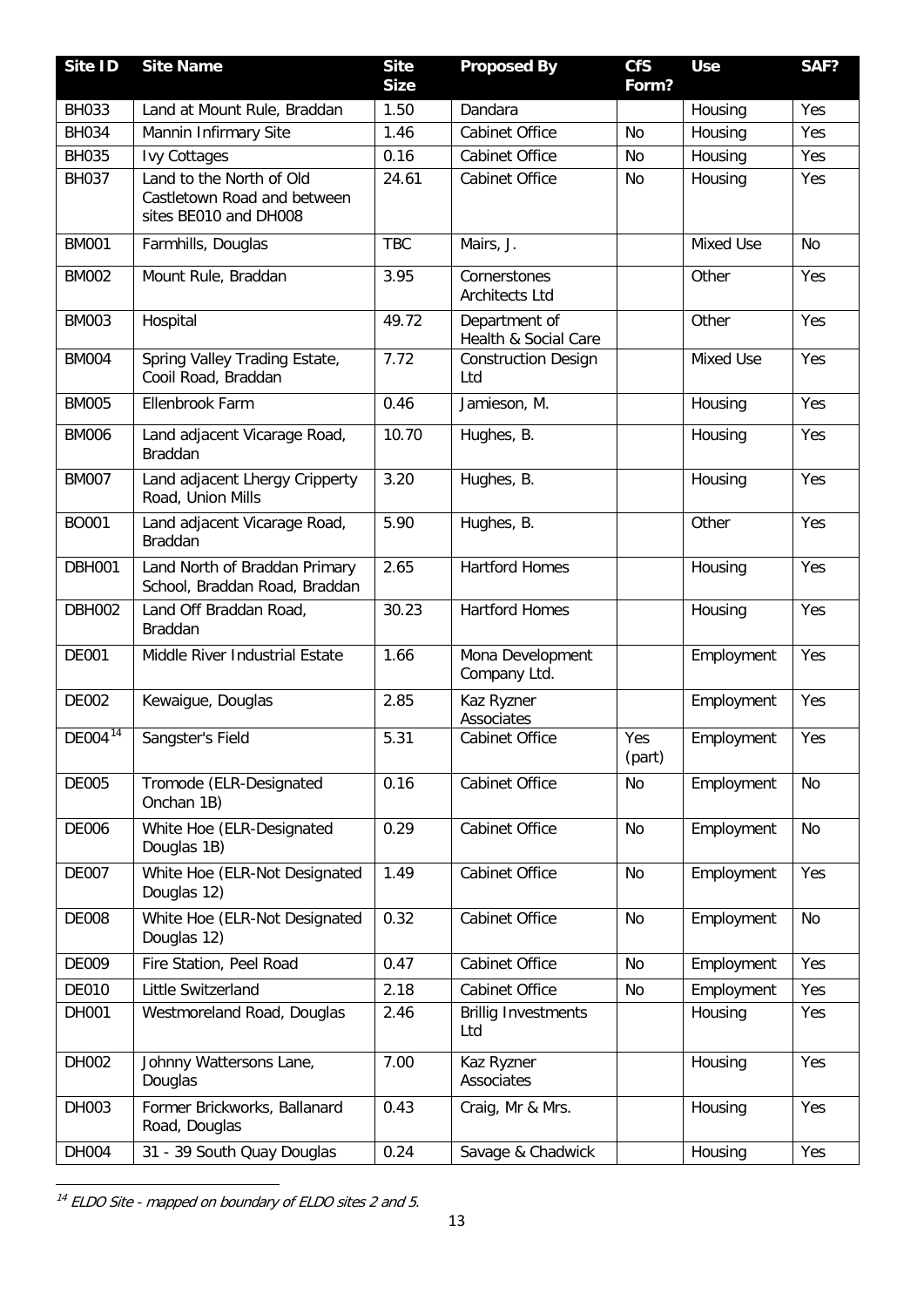| Site ID      | <b>Site Name</b>                                                    | <b>Site</b> | <b>Proposed By</b>                       | <b>CfS</b> | <b>Use</b> | SAF?      |
|--------------|---------------------------------------------------------------------|-------------|------------------------------------------|------------|------------|-----------|
|              |                                                                     | <b>Size</b> |                                          | Form?      |            |           |
|              |                                                                     |             | Architects                               |            |            |           |
| <b>DH005</b> | Windsor Terrace, Douglas                                            | 0.05        | Mills, C.                                |            | Housing    | <b>No</b> |
| DH006        | Laureston Manor, Douglas                                            | 0.16        | Knight-Crellin, S.                       |            | Housing    | Yes       |
| <b>DH007</b> | Laureston Manor, Douglas                                            | 0.09        | Knight-Crellin, S.                       |            | Housing    | Yes       |
| DH008        | <b>Ellenbrook Estate</b>                                            | 5.41        | <b>Ellis Brown Architects</b>            |            | Housing    | Yes       |
| DH009        | Balanard Road, adj. Castle<br>Green                                 | 7.75        | <b>Hartford Homes</b>                    |            | Housing    | Yes       |
| DH010        | Shee Dy Vea, Ballanard Road,<br>Douglas                             | 0.06        | <b>Forest Homes</b><br>Developments Ltd. |            | Housing    | Yes       |
| DH011        | Land at Ballanard Woods                                             | 9.27        | Dandara                                  |            | Housing    | Yes       |
| DH012        | Anacur Lane                                                         | 0.11        | <b>Cabinet Office</b>                    | No         | Housing    | <b>No</b> |
| DH013        | Off Anagh Coar Road                                                 | 0.13        | Cabinet Office                           | <b>No</b>  | Housing    | Yes       |
| DH015        | Corner of Anna Cur Lane                                             | 0.45        | Cabinet Office                           | No         | Housing    | Yes       |
| DH016        | Land adj. Anna Cur House                                            | 0.60        | Cabinet Office                           | No         | Housing    | Yes       |
| DH017        | Field 524767, Saddle Road                                           | 0.32        | <b>Cabinet Office</b>                    | <b>No</b>  | Housing    | Yes       |
| DH018        | Pinehurst Glen                                                      | 1.16        | Cabinet Office                           | No         | Housing    | <b>No</b> |
| DH019        | South Quay                                                          | 0.58        | Cabinet Office                           | No         | Housing    | Yes       |
| DH020        | Westmoreland Road, Douglas                                          | 0.54        | Cabinet Office                           | No         | Housing    | Yes       |
| DH021        | South Quay                                                          | 0.09        | Cabinet Office                           | No         | Housing    | Yes       |
| DH022        | Corner of Cirular Road and Peel<br>Road                             | 0.79        | Cabinet Office                           | No         | Housing    | Yes       |
| DH023        | Demesne Road                                                        | 0.49        | Cabinet Office                           | <b>No</b>  | Housing    | Yes       |
| DH025        | <b>Fairfield Junior School</b>                                      | 0.28        | Cabinet Office                           | No         | Housing    | Yes       |
| DH026        | Masterplan SG1                                                      | 0.29        | Cabinet Office                           | <b>No</b>  | Housing    | Yes       |
| DH027        | Masterplan SG3                                                      | 0.13        | Cabinet Office                           | No         | Housing    | Yes       |
| DH028        | Stanley House, Douglas Head                                         | 0.08        | Cabinet Office                           | <b>No</b>  | Mixed Use  | <b>No</b> |
| DH029        | 34 Castlemona Avenue                                                | 0.01        | Cabinet Office                           | No         | Mixed Use  | No        |
| DH030        | Motorcycle showroom, 11<br>Castlemona                               | 0.02        | Cabinet Office                           | No         | Mixed Use  | No        |
| DH031        | Block 1, Oakhill                                                    | 0.22        | Cabinet Office                           | No         | Housing    | No        |
| DH032        | Land between Belmont Hill &<br>Ballakermeen Avenue, Belmont<br>Hill | 0.92        | Cabinet Office                           | No         | Housing    | No        |
| DH033        | Vine Villa, 8 Derby Square.                                         | 0.08        | Cabinet Office                           | No         | Housing    | <b>No</b> |
| DH034        | 28-30 Derby Square.                                                 | 0.06        | Cabinet Office                           | No         | Housing    | No        |
| DH035        | Warehouse Store And Lock Up<br>Garages Falcon Cliff Terrace<br>Lane | 0.15        | Cabinet Office                           | No         | Housing    | No        |
| DH036        | Tennis Road                                                         | 0.20        | Cabinet Office                           | No         | Housing    | No        |
| DH037        | Lower Duke's Lane                                                   | 0.54        | Cabinet Office                           | No         | Housing    | Yes       |
| DH038        | Cronkbourne CC Site                                                 | 2.18        | Cabinet Office                           | No         | Housing    | Yes       |
| DH039        | Park Rd School & Bowling Green<br>PH                                | 0.84        | Cabinet Office                           | No         | Housing    | Yes       |
| DH041        | Somerset Rd                                                         | 0.34        | Cabinet Office                           | No         | Housing    | Yes       |
| DH042        | Land at Albany Road and<br>Sartfell Road                            | 0.25        | Cabinet Office                           | No         | Housing    | Yes       |
| DH043        | Reayrt Ny Baie, Albert Terr.                                        | 0.09        | Cabinet Office                           | No         | Housing    | <b>No</b> |
| DH044        | Rotherwood                                                          | 0.14        | Cabinet Office                           | No         | Housing    | No        |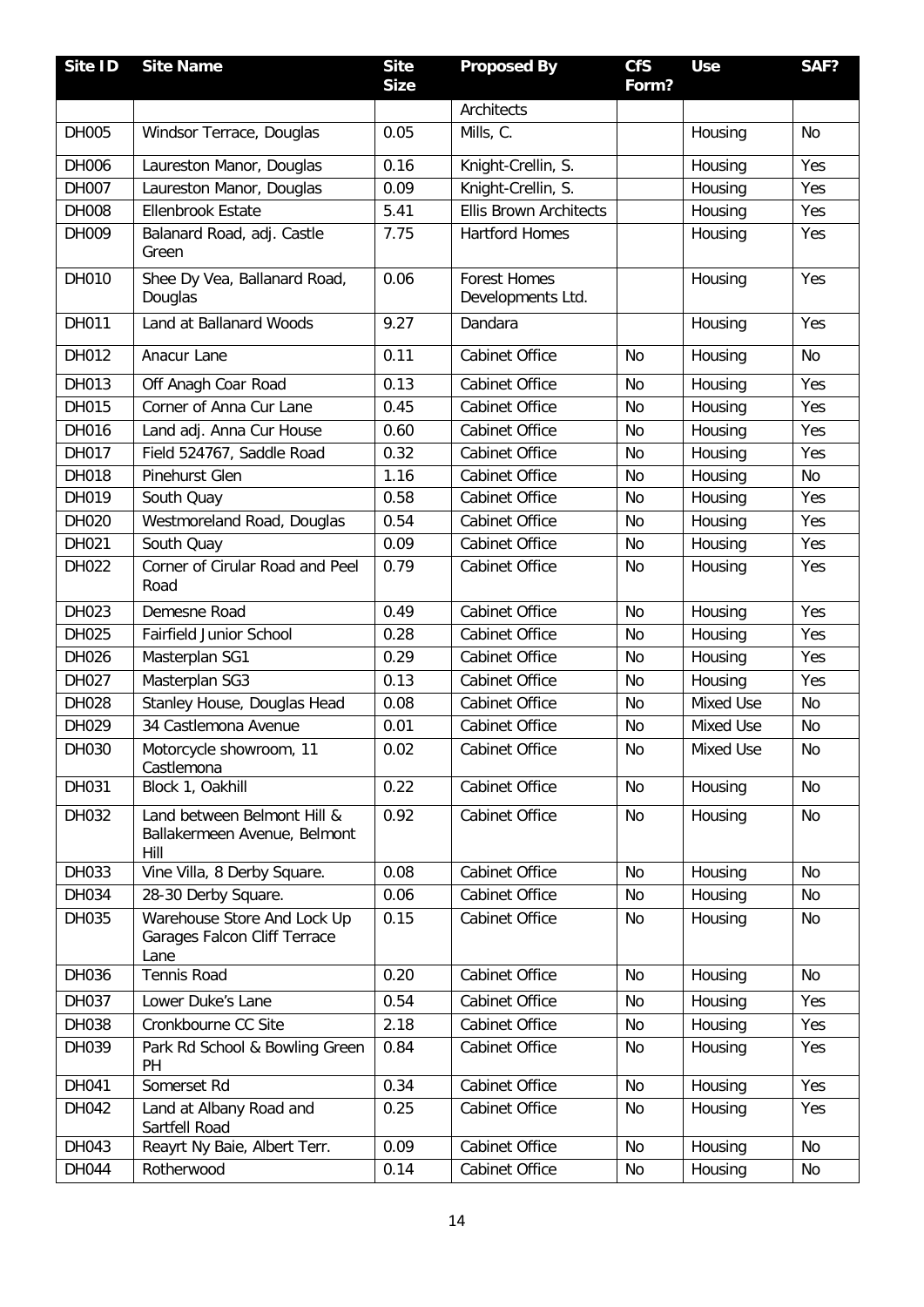| Site ID             | <b>Site Name</b>                                                                           | <b>Site</b><br><b>Size</b> | <b>Proposed By</b>            | <b>CfS</b><br>Form? | <b>Use</b> | SAF?      |
|---------------------|--------------------------------------------------------------------------------------------|----------------------------|-------------------------------|---------------------|------------|-----------|
| DH046 <sup>15</sup> | Victoria Road Prison and Edale<br>(including Eastcliffe)                                   | 1.39                       | <b>Cabinet Office</b>         | No                  | Housing    | Yes       |
| DH048               | Glenside                                                                                   | 1.21                       | Cabinet Office                | No                  | Mixed Use  | Yes       |
| DH049               | Old Rugby Pitch (Glencrutchery<br>Road Playing Fields)                                     | 5.04                       | Cabinet Office                | No                  | Housing    | Yes       |
| DH050               | Victoria Road                                                                              | 0.36                       | Cabinet Office                | <b>No</b>           | Housing    | Yes       |
| DH053               | Land to the East of Ballanard<br>Rd.                                                       | 0.62                       | Cabinet Office                | <b>No</b>           | Housing    | Yes       |
| DH054               | Manor Hotel                                                                                | 0.49                       | <b>Cabinet Office</b>         | No                  | Housing    | Yes       |
| DH055               | Land at Parkfield bounded by<br>Glencrutchery Road to the SE<br>and Ballanard Rd to the SW | 1.11                       | Cabinet Office                | No                  | Housing    | Yes       |
| DH056               | Demesne Road / Orry Street,<br>Douglas <sup>16</sup>                                       | 0.06                       | Callow, J.                    |                     | Housing    | <b>No</b> |
| DH057               | The area to the East of<br>Ballanard Road and the West of<br>submission DM001              | 38.34                      | <b>Cabinet Office</b>         | <b>No</b>           | Housing    | Yes       |
| <b>DM001</b>        | Land North West of Johnny<br><b>Watterson Lane</b>                                         | 13.32                      | <b>Ellis Brown Architects</b> |                     | Mixed Use  | Yes       |
| <b>DM002</b>        | Land at Lake Road, Douglas                                                                 | 1.15                       | Dandara                       |                     | Housing    | Yes       |
| <b>DM003</b>        | Loch Promenade - Masterplan<br>SS <sub>2</sub>                                             | 0.42                       | Cabinet Office                | <b>No</b>           | Mixed Use  | Yes       |
| <b>DM004</b>        | Lord Street / Parade Street -<br>Masterplan QS1 and 2                                      | 0.52                       | Cabinet Office                | <b>No</b>           | Mixed Use  | Yes       |
| <b>DM005</b>        | Hanover St. School                                                                         | 0.12                       | <b>Cabinet Office</b>         | <b>No</b>           | Mixed Use  | Yes       |
| <b>DM006</b>        | <b>Customs House</b>                                                                       | 0.09                       | <b>Cabinet Office</b>         | No                  | Mixed Use  | Yes       |
| <b>DM007</b>        | Masterplan TF1 and TF2                                                                     | 1.94                       | Cabinet Office                | No                  | Mixed Use  | Yes       |
| <b>DM008</b>        | Masterplan TF3 and TF6                                                                     | 0.83                       | Cabinet Office                | No                  | Mixed Use  | Yes       |
| <b>DM009</b>        | Masterplan MG1 - 4                                                                         | 1.08                       | Cabinet Office                | No                  | Mixed Use  | Yes       |
| DM012               | Summerland                                                                                 | 1.45                       | Cabinet Office                | No                  | Mixed Use  | Yes       |
| GH001               | Ramsey Road                                                                                | 1.78                       | Wilkinson, P.                 |                     | Housing    | Yes       |
| GH002               | Clay Head Road, Baldrine                                                                   | 0.58                       | Kaz Ryzner<br>Associates      |                     | Housing    | Yes       |
| GH003               | Ballaragh Road, Lonan                                                                      | 0.24                       | Quilleash, J.                 |                     | Housing    | Yes       |
| GH004               | Ballaragh Road, Lonan                                                                      | 0.21                       | Quilleash, J.                 |                     | Housing    | Yes       |
| GH005               | Ballaragh Road, Lonan                                                                      | 0.36                       | Quilleash, J.                 |                     | Housing    | Yes       |
| GH006               | Ballaragh Road, Lonan                                                                      | 0.27                       | Quilleash, J.                 |                     | Housing    | Yes       |
| GH007               | Ballaragh Road, Lonan                                                                      | 0.54                       | Quilleash, J.                 |                     | Housing    | Yes       |
| GH008               | Ballabluff, Pinfold Hill, Laxey                                                            | 0.32                       | Barks, R.                     |                     | Housing    | Yes       |
| GH009               | Baldhoon Road, Laxey                                                                       | 0.95                       | Corlett, A. J.                |                     | Housing    | Yes       |
| GH010               | Adjacent to Drumain Farm,<br>Ballaragh Road, Lonan                                         | 0.34                       | Penketh Millar Ltd.           |                     | Housing    | Yes       |
| GH011               | Land at Ballacollister, Laxey                                                              | 2.15                       | Clague, N. M.                 |                     | Housing    | Yes       |
| GH013               | Field off Baldrine Road, Baldrine                                                          | 2.20                       | <b>Ellis Brown Architects</b> |                     | Housing    | Yes       |

**<sup>.</sup>** 

<span id="page-16-1"></span><span id="page-16-0"></span><sup>&</sup>lt;sup>15</sup> Assess as one site with Eastcliffe (previously DH047)<br><sup>16</sup> Form has 'employment' as proposed use but in detail states 7 Town Houses or 21 Flats. Therefore re-coded from DE003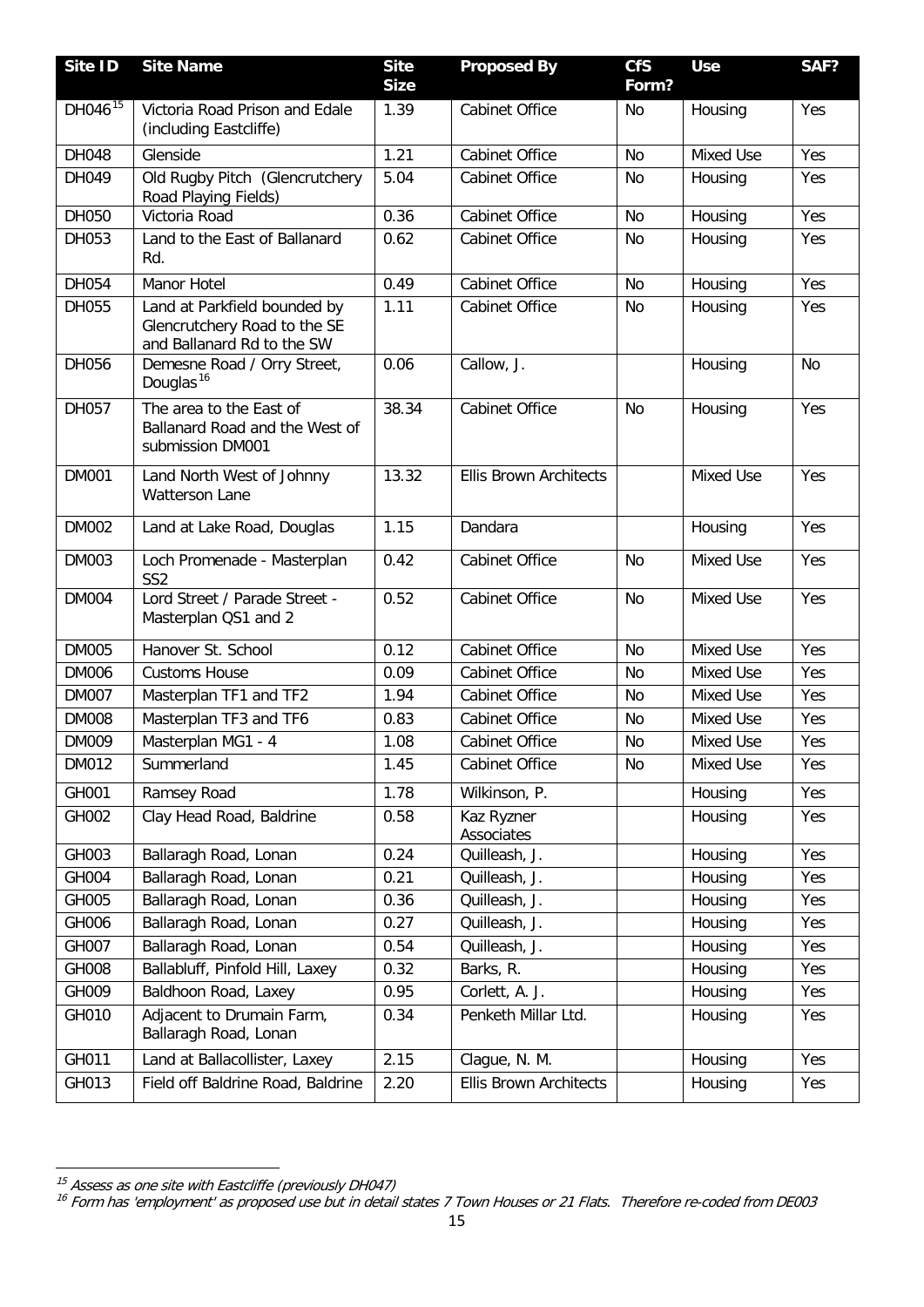| Site ID             | <b>Site Name</b>                                                         | <b>Site</b><br><b>Size</b> | <b>Proposed By</b>                   | <b>CfS</b><br>Form? | <b>Use</b>       | SAF?      |
|---------------------|--------------------------------------------------------------------------|----------------------------|--------------------------------------|---------------------|------------------|-----------|
| GH014 <sup>17</sup> | Field off Baldrine Road, Baldrine                                        | 4.7                        | <b>Ellis Brown Architects</b>        |                     | Housing          | Yes       |
| GH015               | Upper Garden, Briar Dale, south<br>Cape, Laxey                           | 0.22                       | Samson Design Ltd.                   |                     | Housing          | Yes       |
| GH017               | <b>Various Fields</b>                                                    | 2.91                       | Newton, P.                           |                     | Housing          | Yes       |
| GH018               | Glen Road                                                                | 0.08                       | <b>Cabinet Office</b>                | <b>No</b>           | Housing          | <b>No</b> |
| GH019               | <b>Gretch Vane Farm</b>                                                  | 0.32                       | <b>Cabinet Office</b>                | No                  | Housing          | Yes       |
| GH020               | Adj. to Ard Reayrt                                                       | 1.68                       | Cabinet Office                       | No                  | Housing          | Yes       |
| GH021               | North of Ramsey Road                                                     | 0.29                       | <b>Cabinet Office</b>                | No                  | Housing          | <b>No</b> |
| GH022               | Cliffside & End Café, The<br>Promenade                                   | 0.07                       | Cabinet Office                       | No                  | Mixed Use        | <b>No</b> |
| GH023               | Former Prince's Motors Site,<br>adjacent to MER line & A2<br>Ramsey Road | 0.18                       | Cabinet Office                       | No                  | Housing          | Yes       |
| GH024               | New Inn, New Road                                                        | 0.19                       | <b>Cabinet Office</b>                | <b>No</b>           | Housing          | <b>No</b> |
| GH025               | 35 New Road And Adjacent<br>Land.                                        | 0.07                       | Cabinet Office                       | No                  | <b>Mixed Use</b> | No        |
| GH026               | Adj. to Highfield Drive                                                  | 1.24                       | Cabinet Office                       | No                  | Housing          | Yes       |
| GH027               | East of A2                                                               | 3.80                       | Cabinet Office                       | No                  | Housing          | Yes       |
| GH028               | Field 614730 Chapel Lane<br>Baldrine Isle Of Man                         | 0.39                       | Cabinet Office                       | No                  | Housing          | Yes       |
| GH029               | Clay Head Road                                                           | 0.37                       | Cabinet Office                       | No                  | Housing          | Yes       |
| GH031               | TBC - Existing Education<br>Allocation                                   | 4.37                       | Cabinet Office                       | <b>No</b>           | Housing          | Yes       |
| GM001 <sup>18</sup> | Field off Baldrine Road, Baldrine                                        | 5.88                       | <b>Ellis Brown Architects</b>        |                     | Housing          | Yes       |
| <b>ME001</b>        | Close Veg Glen, Darragh Road,<br><b>Glen Vine</b>                        | 0.29                       | Collister, J. & B.                   |                     | Housing          | <b>No</b> |
| <b>ME002</b>        | Ellerslie Depot, Crosby                                                  | 1.45                       | Cabinet Office                       | No                  | Employment       | Yes       |
| <b>MH001</b>        | Ballagloney Close, Crosby                                                | 4.52                       | Teare, I. C.                         |                     | Housing          | Yes       |
| MH002               | Ballagarey, Glen Vine                                                    | 3.61                       | Dandara                              |                     | Housing          | Yes       |
| MH003               | Close Jairg Beg, Old Church<br>Road, Crosby                              | 2.60                       | <b>Ellis Brown Architects</b>        |                     | Housing          | Yes       |
| <b>MH004</b>        | Land at Braaid                                                           | 10.92                      | Gilbey Farms Ltd                     |                     | Housing          | Yes       |
| MH005               | Clanna Road                                                              | 0.48                       | Gilbey Farms Ltd                     |                     | Housing          | Yes       |
| <b>MH007</b>        | Near Glenlough Circle. Glen Vine                                         | 2.23                       | <b>Hartford Homes</b>                |                     | Housing          | Yes       |
| <b>MH008</b>        | Field off Glen Vine Road, Glen<br>Vine                                   | 0.56                       | Walmsley, G.                         |                     | Housing          | Yes       |
| MH009               | Eyreton Farm, Crosby                                                     | 2.86                       | <b>GB Investments</b>                |                     | Housing          | Yes       |
| $MHO10^{19}$        | Eyreton Farm, Crosby                                                     | 9.06                       | <b>GB Investments</b>                |                     | Housing          | Yes       |
| MH011               | Field, Peel Road, Greeba                                                 | 0.67                       | Nicholson, D.                        |                     | Housing          | Yes       |
| MH012               | Field, Ballavitchell Road, Crosby                                        | 1.45                       | Newton, P.                           |                     | Housing          | Yes       |
| MH013               | Site off Eyreton Road, Crosby                                            | 0.28                       | Capital Holdings                     |                     | Housing          | Yes       |
| MH014               | Eyreton Farm, Crosby                                                     | 2.63                       | <b>Forest Homes</b><br>Projects Ltd. |                     | Housing          | Yes       |
| MH015               | Land off Ballahutchin Hilll                                              | 9.65                       | <b>Hartford Homes</b>                |                     | Housing          | Yes       |

<span id="page-17-0"></span>**<sup>.</sup>**  $^{17}$  Option 1 is whole site. Site is broken down into three areas which are also considered individually (options 2-4 - sites GH032 -GH034)

<span id="page-17-1"></span> $^{18}$  Option 1 is whole site. Site is broken down into three areas. Option 2 is just Area A for residential (GH012), Option 3 is just Area B for residential (GH035) and Option 4 is Areas A +B for mixed use (GM002)

<span id="page-17-2"></span> $^{19}$  2 Options - therefore needs 2 assessment (alternative option coded MH025). MH009 is related but separate.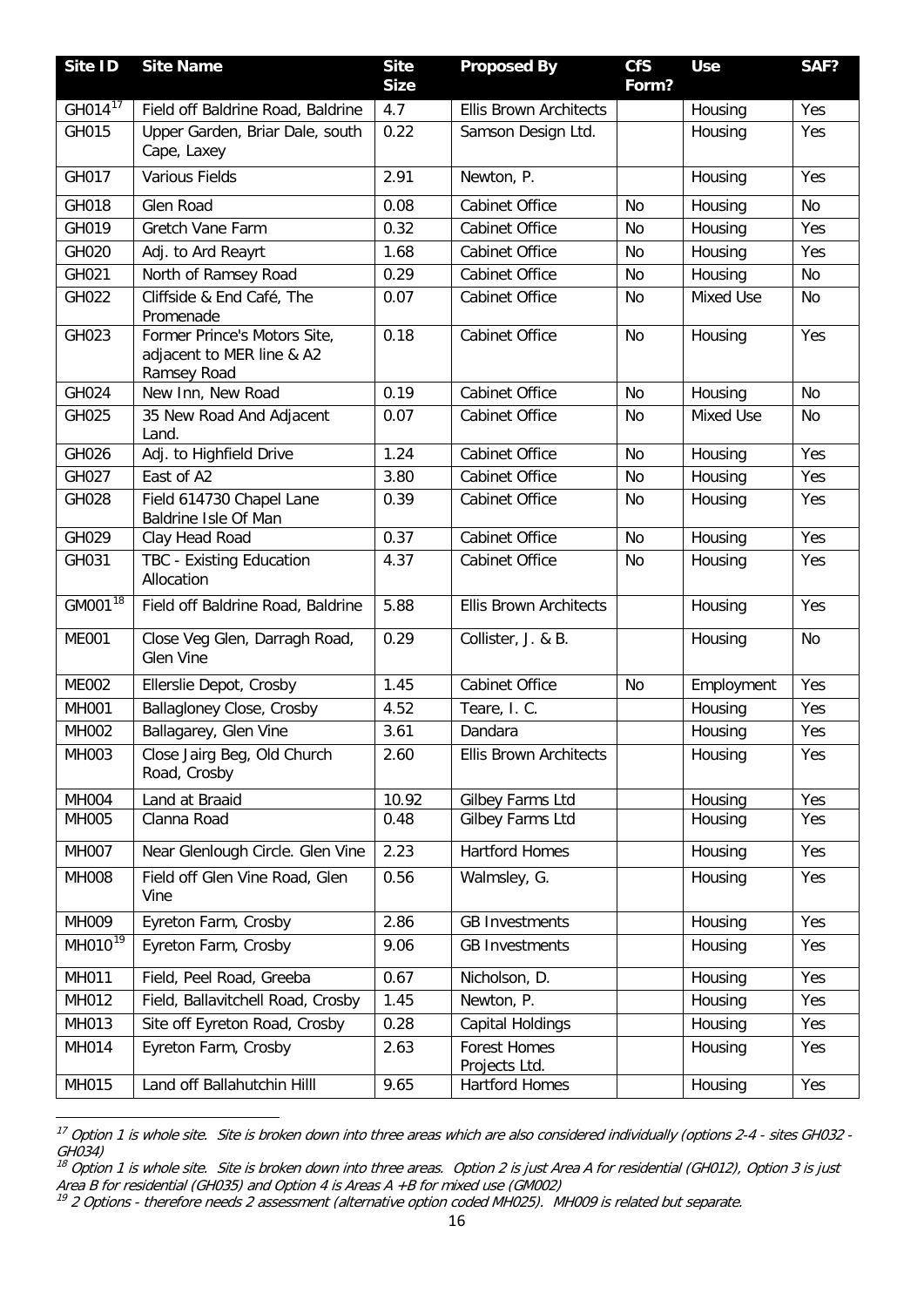| Site ID       | <b>Site Name</b>                                              | <b>Site</b><br><b>Size</b> | <b>Proposed By</b>                       | <b>CfS</b><br>Form? | <b>Use</b> | SAF?      |
|---------------|---------------------------------------------------------------|----------------------------|------------------------------------------|---------------------|------------|-----------|
| MH016         | Ballavitchel Road, Crosby                                     | 2.69                       | Derbyshire, R.                           |                     | Housing    | Yes       |
| MH017         | Lower Ballakelly Farm, Mount<br>Rule                          | 1.90                       | Penketh Millar Ltd.                      |                     | Housing    | Yes       |
| MH018         | Ballabeg, Main Road, Glen Vine                                | 0.70                       | Cabinet Office                           | No                  | Housing    | <b>No</b> |
| MH019         | Rear Of 9 And 10 Glen Darragh<br>Gardens,                     | 0.25                       | <b>Cabinet Office</b>                    | No                  | Housing    | No        |
| <b>MH020</b>  | Off Glen Vine Drive                                           | 0.39                       | Cabinet Office                           | <b>No</b>           | Housing    | <b>No</b> |
| MH021         | Part of Ballaglonney Farm,<br>Crosby                          | $1.77^{20}$                | Cabinet Office                           | No                  | Housing    | Yes       |
| MH023         | West of Greeba Avenue                                         | 0.51                       | Cabinet Office                           | <b>No</b>           | Housing    | Yes       |
| <b>MM001</b>  | Land at Ballaglonney Farm,<br>Crosby                          | 21.77                      | <b>Ellis Brown Architects</b>            |                     | Mixed Use  | Yes       |
| <b>MM002</b>  | Land at Ballafreer Farm                                       | 29.53                      | <b>Ellis Brown Architects</b>            |                     | Mixed Use  | Yes       |
| MO001         | Field off Glen Darragh Road,<br><b>Glen Vine</b>              | 3.36                       | <b>Ellis Brown Architects</b>            |                     | Other      | Yes       |
| OH001         | Hillberry Grandstand,<br><b>Ballacottier Road</b>             | 0.03                       | Woodriff, D.                             |                     | Housing    | Yes       |
| OH002 $^{21}$ | Bibaloe Moar Farm, Onchan                                     | 47.72                      | Penn, R.                                 |                     | Housing    | Yes       |
| OH003         | Tennis Courts, Belgravia Road,<br>Onchan                      | 0.39                       | Onchan District<br>Commissioners         |                     | Housing    | Yes       |
| <b>OH004</b>  | Ashley Road, Onchan                                           | 10.19                      | Onchan District<br>Commissioners         |                     | Housing    | Yes       |
| <b>OH005</b>  | Ballacottier Road, Onchan                                     | 6.86                       | <b>Construction Design</b><br>Ltd        |                     | Housing    | Yes       |
| <b>OH006</b>  | Field, Abbeylands, Onchan                                     | 2.51                       | Newton, P.                               |                     | Housing    | Yes       |
| OH007         | King Edward Bay Golf Course,<br>Onchan                        | 58.5                       | Peter Brett<br>Associates                |                     | Housing    | Yes       |
| <b>OH008</b>  | Ballakilmartin Farm, Onchan                                   | 33.83                      | <b>Ellis Brown Architects</b>            |                     | Housing    | Yes       |
| OH009         | Former Howstrake Holiday<br>Camp, Onchan                      | 3.61                       | Allprop Ltd.                             |                     | Housing    | Yes       |
| OH010         | 1&2 Clypse Mooar Ctggs, Clpyse<br>Moar Road, Onchan           | 1.20                       | <b>Forest Homes</b><br>Developments Ltd. |                     | Housing    | Yes       |
| OH011         | Land at Ballachrink                                           | 9.90                       | Dandara                                  |                     | Housing    | Yes       |
| OH012         | Blackberry Lane, Onchan                                       | 1.87                       | Douglas BC                               |                     | Housing    | Yes       |
| OH013         | Adjacent La Serene, Ballacottier<br>Road, Little Mill, Onchan | 5.15                       | Coulter, T. R. W and<br><b>B. H.</b>     |                     | Housing    | Yes       |
| OH014         | Far End & land adjoining, King<br><b>Edward Road</b>          | 0.62                       | Cabinet Office                           | No                  | Housing    | Yes       |
| OH015         | Bemahague, access off<br>Heywood Drive                        | 0.34                       | Cabinet Office                           | No                  | Housing    | Yes       |
| OH016         | Former Follies Cabaret<br>Restaurant. Harbour Road            | 0.45                       | Cabinet Office                           | No                  | Housing    | Yes       |
| OH017         | West of Summerhill                                            | 2.78                       | Cabinet Office                           | No                  | Housing    | Yes       |
| OH018         | Governor's Road                                               | 0.08                       | Cabinet Office                           | No                  | Housing    | No        |
| OH019         | Off Strathallan Road                                          | 1.10                       | Cabinet Office                           | No                  | Housing    | Yes       |
| OH020         | Furman Road                                                   | 0.17                       | Cabinet Office                           | No                  | Housing    | No        |

<span id="page-18-1"></span><span id="page-18-0"></span>**<sup>.</sup>**  $^{20}$  This is the size as per the All-Sites Map. The site size as submitted (and to be used as the basis for the Site Assessment) is slight larger but part of the site (an access road) has been removed on the All Sites Map to avoid an overlap with MM001  $^{21}$  2 Options (option 2 is larger is 47.7 Ha) - therefore needs 2 assessments. Option 1 is to be coded OH022).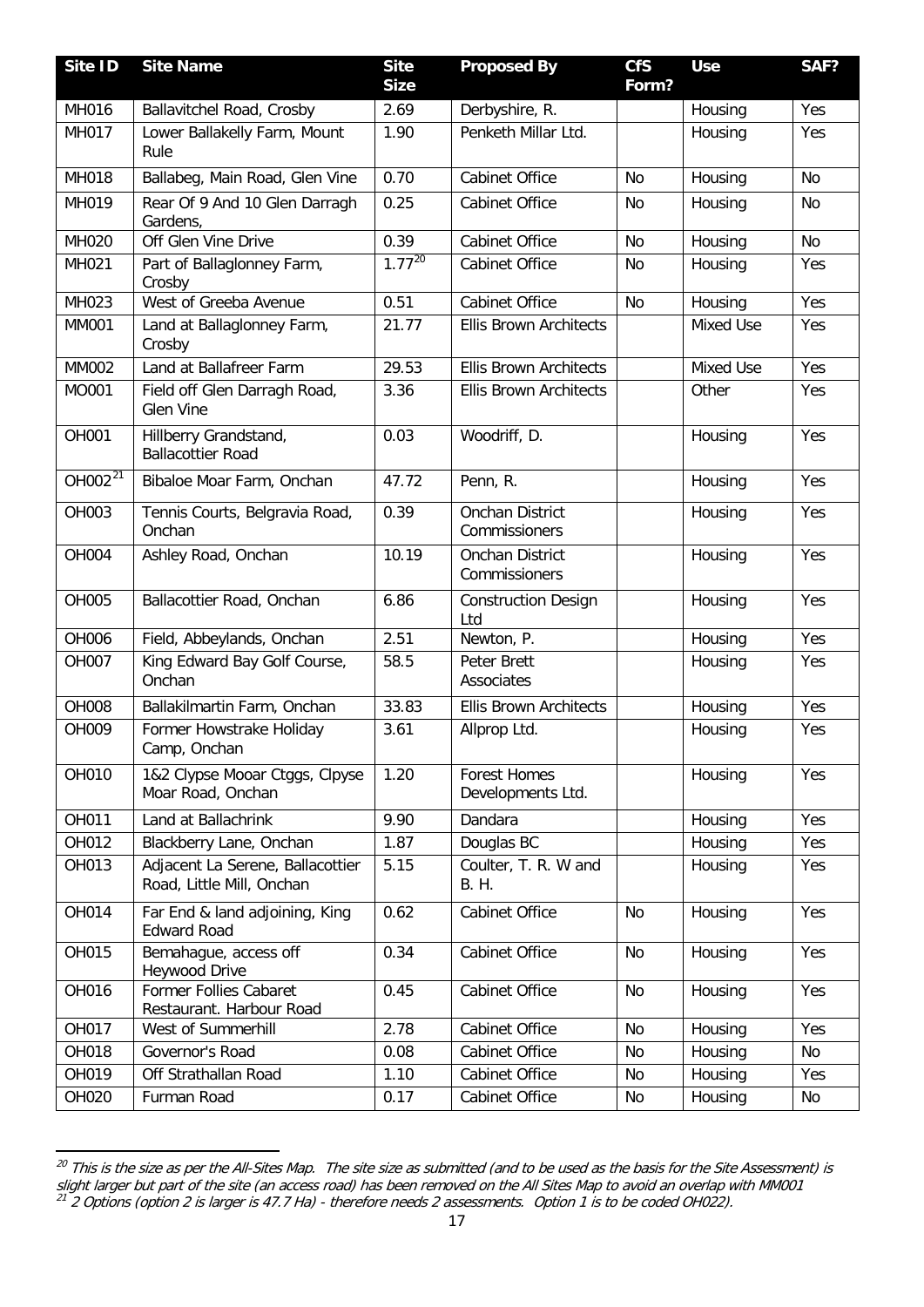| Site ID             | <b>Site Name</b>                                    | <b>Site</b><br><b>Size</b> | <b>Proposed By</b>                   | <b>CfS</b><br>Form? | <b>Use</b> | SAF? |
|---------------------|-----------------------------------------------------|----------------------------|--------------------------------------|---------------------|------------|------|
| OH023 <sup>22</sup> | School Road, Onchan                                 | 4.08                       | <b>Cabinet Office</b>                | <b>No</b>           | Housing    | Yes  |
| <b>OM001</b>        | Clypse Farm                                         | 120.12                     | <b>Ellis Brown Architects</b>        |                     | Housing    | Yes  |
| 00001               | Opposite Unity Cottage, Bibaloe<br>Beg Road, Onchan | 14.53                      | Cameron, D. & S.                     |                     | Other      | Yes  |
| <b>SH001</b>        | <b>Rheast Lane</b>                                  | 0.84                       | Morgan, L. V.                        |                     | Housing    | Yes  |
| <b>SH002</b>        | Ballavale Road, Santon                              | 0.37                       | <b>Forest Homes</b><br>Projects Ltd. |                     | Housing    | Yes  |
| <b>SH004</b>        | Sloping Acres, Santon                               | 4.13                       | Reeves, R. L. and H.                 |                     | Housing    | Yes  |
| <b>SH005</b>        | Oatlands, Santon                                    | 25.94                      | Shacklock, G.                        |                     | Housing    | Yes  |
| <b>SH006</b>        | Ballakissack, Moaney Road,<br>Newtown               | 46.45                      | Shacklock, G.                        |                     | Housing    | Yes  |
| SHO07 $^{23}$       | Rear of Lancashire House Site,<br>Main Road Santon  | 1.60                       | Martia Ltd                           |                     | Housing    | Yes  |
| <b>SH008</b>        | Land to rear of house at<br>Ballavartyn Lodge       | 1.33                       | Roberst, C.                          |                     | Housing    | Yes  |
| <b>SH009</b>        | Field off Rheast Road, Santon                       | 2.41                       | Newton, P.                           |                     | Housing    | Yes  |
| SH010               | Land at Santon                                      | 2.36                       | Newton, P.                           |                     | Housing    | Yes  |
| SH011               | Field off Old Castletown Road,<br>Banehoe, Santon   | 5.38                       | <b>Ellis Brown Architects</b>        |                     | Housing    | Yes  |
| SH012               | The Sloping Road/Castletown<br>Road, Santon         | 0.82                       | <b>Capital Holdings</b>              |                     | Housing    | Yes  |
| SH013               | Land at Newtown                                     | 3.89                       | Dandara                              |                     | Housing    | Yes  |
| $SHO14^{24}$        | Land to the West of New<br>Castletown Road          | 29.86                      | <b>Cabinet Office</b>                | <b>No</b>           | Housing    | Yes  |
| <b>SM001</b>        | Lower Ballagick Farm, Newtown,<br>Santon            | 14.15                      | McKeown, A.                          |                     | Mixed Use  | Yes  |

<span id="page-19-0"></span>**<sup>.</sup>**  $^{22}$  Have assumed 15 DPH 2 Options (therefore needs to assessments). Option 2 is for employment (excluding the Triumph site which is existing). Ref. OE001(NE24) - (ELR-Designated Onchan 2A)

 $^{23}$  3 Options. SH007 (Option 2) is whole site.  $\,$  SH015 is Option 1 for part Site and SH003 is for a different part.

<span id="page-19-2"></span><span id="page-19-1"></span> $^{24}$  Commissioners proposed a large area. Parts of this included in other submissions have been removed. SH014 is therefore remaining land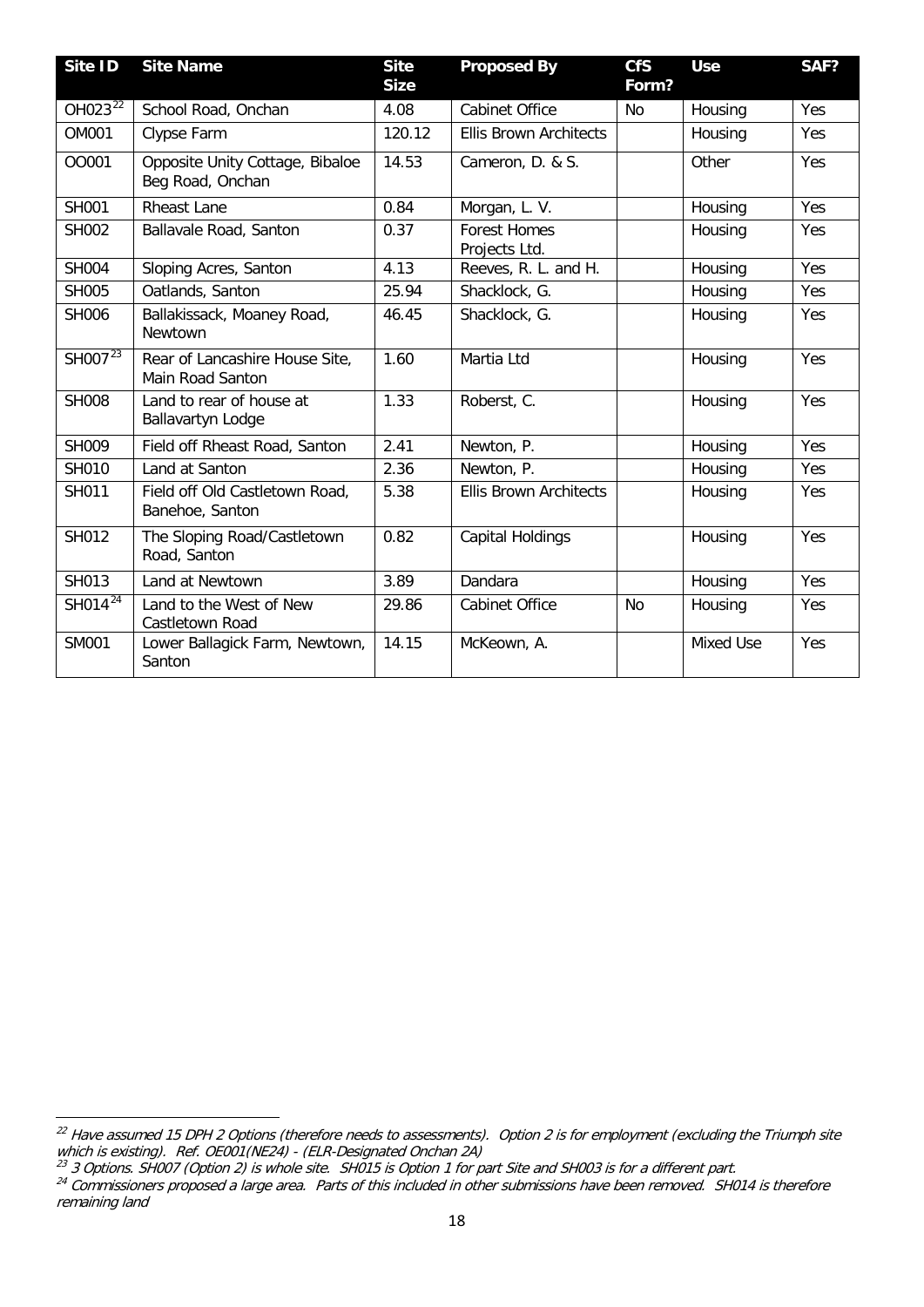## Appendix 2: Sites from Submissions

| <b>Site</b>                                                                                                               | Proposer                                                           | Recommendation                                                            | Site Ref.      |
|---------------------------------------------------------------------------------------------------------------------------|--------------------------------------------------------------------|---------------------------------------------------------------------------|----------------|
| Crookall House                                                                                                            | DOI (also submission from 3rd Party)                               | Subsumed into CfS                                                         | n/a            |
| <b>Ballacloan Infants School</b>                                                                                          | DOI (also submission from 3 <sup>rd</sup> Party). Supported        | Submission DH001                                                          |                |
|                                                                                                                           | by DBC.                                                            |                                                                           |                |
| Old Nurses Home                                                                                                           | DOI (also submission from 3rd Party)                               |                                                                           |                |
| Finch Hill Bowling Green,                                                                                                 | Mrs. Paramor - protect as Open Space                               |                                                                           |                |
| Tennis Courts and Basketball                                                                                              |                                                                    |                                                                           |                |
| Court                                                                                                                     |                                                                    |                                                                           |                |
| Rotherwood                                                                                                                | <b>DOI</b>                                                         | Housing                                                                   | DH044          |
| Glenside                                                                                                                  | DOI                                                                | Housing                                                                   | DH048          |
| Eastcliffe                                                                                                                | <b>DOI</b>                                                         | Housing                                                                   | DH047          |
| Victoria Road Prison                                                                                                      | DOI and FS - Combined with Edale Site.                             | Housing <sup>25</sup>                                                     | DH046          |
|                                                                                                                           | Supported by DBC.                                                  |                                                                           |                |
| Edale                                                                                                                     | DOI - combined with Victoria Road Prison Site                      |                                                                           |                |
| Somerset Rd                                                                                                               | DOI                                                                | Housing                                                                   | DH041          |
| Park Rd School                                                                                                            | DOI - Combined with Bowling Green PH.                              | Housing                                                                   | DH039          |
|                                                                                                                           | Supported by DBC (School part).                                    |                                                                           |                |
| <b>Bowling Green PH</b>                                                                                                   | DOI - Combined with Park Rd                                        |                                                                           |                |
| Reayrt Ny Baie, Albert Terr.                                                                                              | DOI                                                                | Housing                                                                   | DH043          |
| Fairfield Junior School                                                                                                   | DOI. Supported by DBC.                                             | Housing                                                                   | DH025          |
| Cronkbourne CC Site                                                                                                       | <b>DOI</b>                                                         | Housing                                                                   | DH038          |
| Lord St. / Parade St.                                                                                                     | DOI                                                                | Mixed Use                                                                 | <b>DM004</b>   |
| Summerland                                                                                                                | DOI. Supported by DBC.                                             | <b>Mixed Use</b>                                                          | DM012          |
| Hanover St. School                                                                                                        | DOI                                                                | Mixed Use                                                                 | <b>DM005</b>   |
| <b>Customs House</b>                                                                                                      | DOI                                                                | Mixed Use                                                                 | <b>DM006</b>   |
| Mannin Infirmary Site                                                                                                     | DOI                                                                | Housing                                                                   | <b>BH034</b>   |
| Old Rugby Pitch                                                                                                           | DOI and FS                                                         | Mixed Use <sup>26</sup>                                                   | DH049          |
| (Glencrutchery Road Playing<br>Fields)                                                                                    |                                                                    |                                                                           |                |
| Former Gas Works and Adj. GE                                                                                              | DOI                                                                | <b>Employment Site</b>                                                    | See appendix 5 |
| <b>Existing Fire Station</b>                                                                                              | FS                                                                 | Employment Site <sup>27</sup>                                             | See appendix 5 |
| Douglas Golf Course                                                                                                       | DBC. Mr. Moore supports retention as open<br>space.                | Retain as open space and<br>other uses (assume not a<br>development site) | n/a            |
| Groves Road Playing Fields                                                                                                | DBC - Retain as open space                                         | Retain as open space                                                      | n/a            |
| Land to the SW of Ellenbrook                                                                                              | DBC (owned by 3 <sup>rd</sup> party who have put in                | Subsumed into CfS                                                         | n/a            |
| <b>Drive</b>                                                                                                              | submission)                                                        | Submission DH008                                                          |                |
| <b>Ballaughton Nursery</b>                                                                                                | DBC - Potential for recreational use of existing<br>nursery.       | SAF not considered<br>necessary given nature of                           | n/a            |
| Land between Thomas Keig<br>Road, Johnny Watterson's Lane<br>and the Lawn Cemetery                                        | DBC (3.12) - Retain as open space                                  | proposal<br>Noted                                                         | n/a            |
| Land bounded by the Borough<br>Allotments, Johnny Waterson's<br>Lane to the SE and E as far as<br>the bend opposite Elder | DBC (3.13) (owned by $3^{rd}$ party who have put in<br>submission) | Subsumed into CfS<br>Submission DH002                                     | n/a            |

**<sup>.</sup>**  $^{25}$  FS are carrying out separate work to assess suitability as FS, final decision will need to be made on preferred use

<span id="page-20-1"></span><span id="page-20-0"></span> $^{26}$  FS are carrying out separate work to assess suitability as FS, final decision will need to be made on preferred use

<span id="page-20-2"></span> $^{27}$  FS are carrying out separate work to assess suitability as FS, final decision will need to be made on preferred use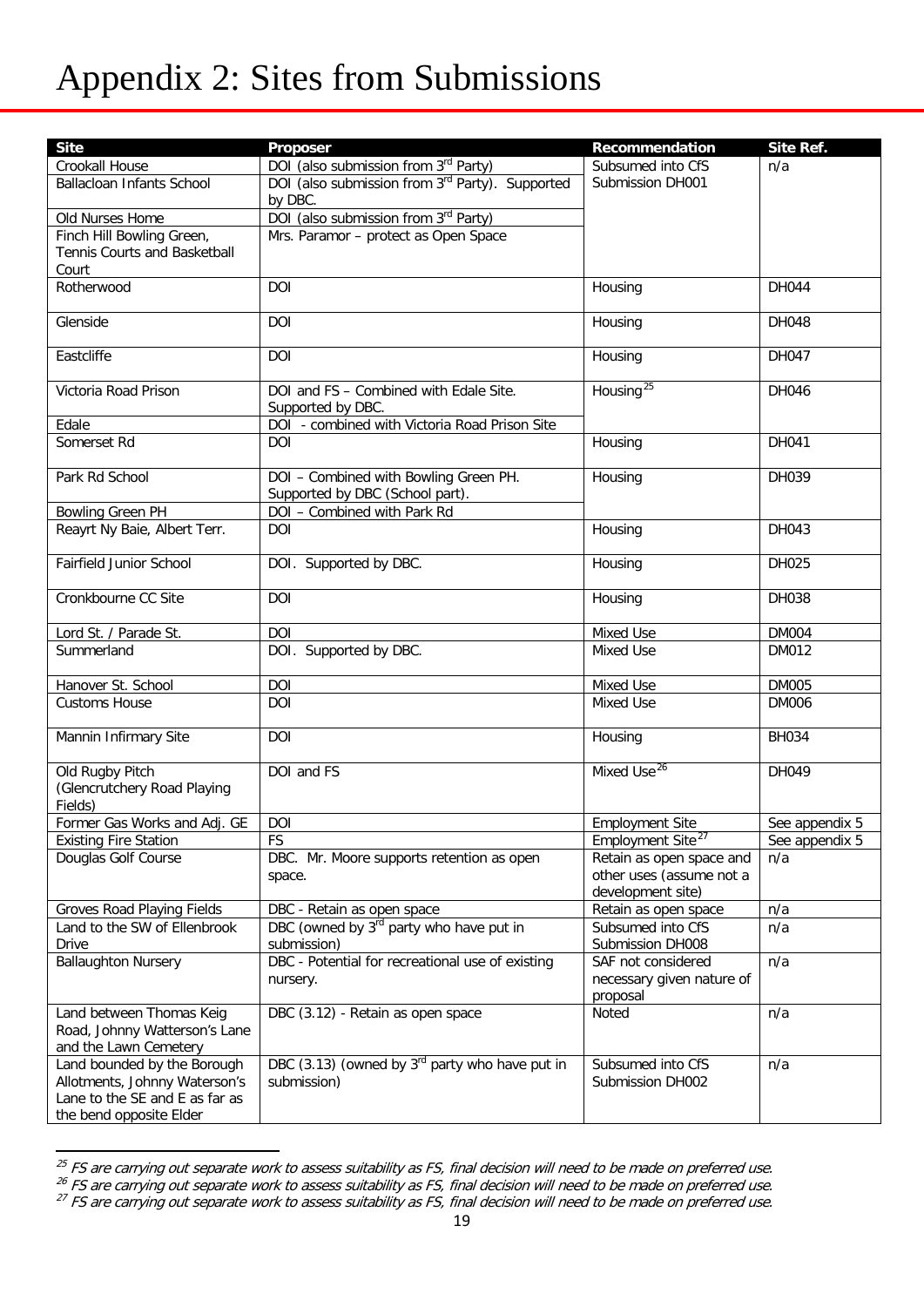| <b>Site</b>                                            | Proposer                                                                                  | Recommendation                                   | Site Ref.      |
|--------------------------------------------------------|-------------------------------------------------------------------------------------------|--------------------------------------------------|----------------|
| <b>Grange Nursing Home</b>                             |                                                                                           |                                                  |                |
| Little Switzerland                                     | <b>DBC</b>                                                                                | <b>Employment Site</b>                           | See appendix 5 |
| Land to the East of Ballanard                          | DBC (3.16)                                                                                | Housing                                          | DH053          |
| Rd.                                                    |                                                                                           |                                                  |                |
| Land at Parkfield bounded by                           | DBC (3.17)                                                                                | Housing                                          | DH055          |
| Glencrutchery Road to the SE                           |                                                                                           |                                                  |                |
| and Ballanard Rd to the SW                             |                                                                                           |                                                  |                |
| Land at Port-e-Chee between                            | DBC (3.18) - North part only for development                                              | Subsumed into CfS                                | n/a            |
| Peel Rd to the South and                               | (owned by 3 <sup>rd</sup> party who have put in submission).                              | Submission DBH002                                |                |
| Tromode Rd to the North                                | South part retain as open space (not proposed as                                          |                                                  |                |
|                                                        | potential development site).                                                              |                                                  |                |
| Kirby Estate                                           | DBC (3.19) - retain as open space                                                         | Noted                                            | n/a            |
| Kirby Farm - land to the North                         | DBC (3.20)                                                                                | Subsumed into CfS                                | n/a            |
| of Vicarage Road                                       |                                                                                           | Submission BM006                                 |                |
| Carnarne Estate to the South<br>of Old Castletown Road | DBC (3.21) - Retain as open space                                                         | Noted                                            | n/a            |
| The Nunnery                                            | DBC (3.22) - support ELDO. Mr. Moore - protect                                            | Subsumed into the                                | See appendix 5 |
|                                                        | all of Nunnery Park and Garden.                                                           | <b>Employment Land</b>                           |                |
|                                                        |                                                                                           | (Development Order) Site                         |                |
| Land at Albany Road and<br>Sartfell Road               | DBC - no map provided.                                                                    | Housing                                          | DH042          |
| Manor Hotel                                            | <b>DBC</b>                                                                                | Housing                                          | DH054          |
| Land within Central Douglas                            | DBC - support uses                                                                        | Various sites (no specific                       | See appendix 4 |
| Masterplan                                             |                                                                                           | sites highlighted in rep)                        |                |
| Villa Marina Gardens and                               | Mr. Moore - protect as open space                                                         | Noted - within                                   | n/a            |
| <b>Bowling Green</b>                                   |                                                                                           | Masterplan Area                                  |                |
| Nobles Park                                            | Mr. Moore - protect as open space                                                         | Retain as OS                                     | n/a            |
| Camlork                                                | Dr. Gawne - objects to development                                                        | CfS submission has been                          | n/a            |
|                                                        |                                                                                           | received reference BH031                         |                |
| Laxey (exact location TBC)                             | MUA - Land for Sewage Plan                                                                | noted                                            | n/a            |
| Baldrine (exact location TBC)                          | MUA - Land for Sewage Plan                                                                | noted                                            | n/a            |
| Axnfell                                                | DEFA - May be scope for some small-scale,                                                 | Remote from Settlement                           | n/a            |
|                                                        | sensitively designed residential development at                                           | Boundaries so should not                         |                |
|                                                        | the Eastern fringe                                                                        | be considered                                    |                |
| Laxey Glenn                                            | DEFA - May be scope for some small-scale,                                                 | Although potentially                             | n/a            |
|                                                        | sensitively designed residential development                                              | adjacent to existing                             |                |
|                                                        | around the fringes of the Glen near the car park                                          | settlement boundary, site                        |                |
|                                                        | an areas and Pavilion                                                                     | is unlikely to be suitable<br>so not considered. |                |
|                                                        |                                                                                           |                                                  |                |
| <b>Molly Quirks</b>                                    | DEFA - May be scope for some small-scale,<br>sensitively designed residential development | Although potentially<br>adjacent to existing     | n/a            |
|                                                        | adjacent to the current residential development                                           | settlement boundary, site                        |                |
|                                                        |                                                                                           | is unlikely to be suitable                       |                |
|                                                        |                                                                                           | so not considered.                               |                |
| Port Soderick                                          | DEFA - May be scope for some small-scale,                                                 | Remote from Settlement                           | n/a            |
|                                                        | sensitively designed residential development                                              | Boundaries so should not                         |                |
|                                                        | around the Eastern fringe near the car park area                                          | be considered                                    |                |
| West of New Castletown Road,                           | <b>Santon Commissioners</b>                                                               | Parts of the area have                           | SH014          |
| Santon                                                 |                                                                                           | been submitted                                   |                |
|                                                        |                                                                                           | individually, the                                |                |
|                                                        |                                                                                           | remaining area to be                             |                |
|                                                        |                                                                                           | assessed for housing.                            |                |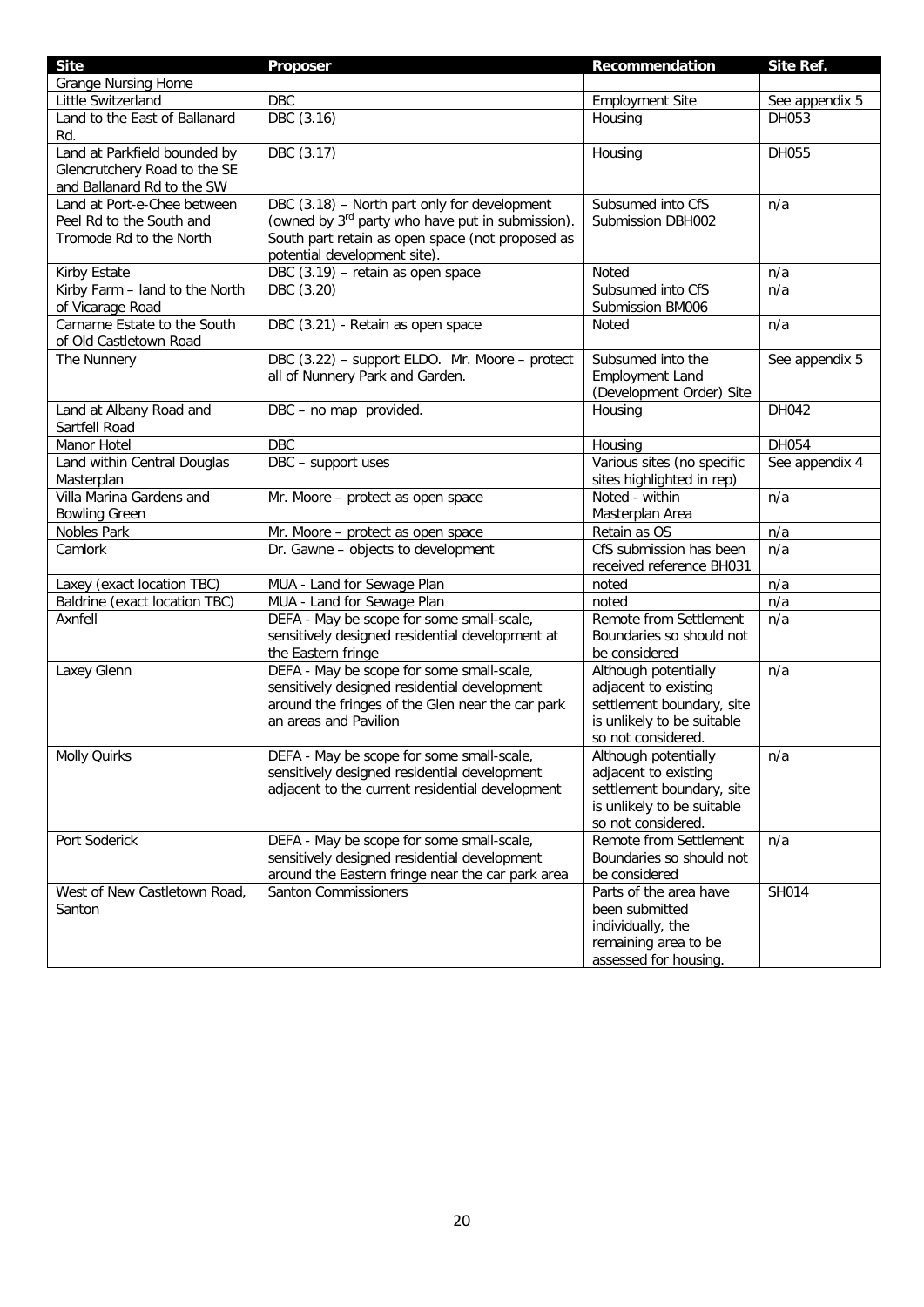### **Braddan**

No sites identified

### **Douglas**

| <b>Application/RLA</b><br>Ref.         | Site / Development                                                                                                                                                                                            | <b>Notes</b>                                                                                    | Recommendation                        | <b>Site</b><br>Reference |
|----------------------------------------|---------------------------------------------------------------------------------------------------------------------------------------------------------------------------------------------------------------|-------------------------------------------------------------------------------------------------|---------------------------------------|--------------------------|
|                                        | Planning Approvals - Predominantly Residential Areas                                                                                                                                                          |                                                                                                 |                                       |                          |
| 07/01917/B (and<br>later applications) | Land Adj. Ballanard Farm                                                                                                                                                                                      | 21 plots, 3 completed.                                                                          | Subsumed into CfS<br>Submission DH011 | n/a                      |
|                                        | Planning Approvals - Predominantly Residential Areas                                                                                                                                                          |                                                                                                 |                                       |                          |
| 02/02013/B                             | Replace existing dwelling with 4 apts.<br>Farm Hill Cottage, Anacur Lane                                                                                                                                      | Expired                                                                                         | Housing                               | DH012                    |
| 04/00032/B                             | 6 apts. Stanley House, Douglas Head                                                                                                                                                                           | Expired                                                                                         | Mixed Use                             | DH028                    |
| 04/02117                               | AiP for 44 dwellings. Former<br>Mylchreest's Garage site,<br>Westmoreland Road                                                                                                                                | Expired                                                                                         | Housing                               | DH020                    |
| 07/02159/A,<br>11/00435/B              | Erection of a 4 apartment block. 34<br>Castlemona Avenue                                                                                                                                                      | Expired                                                                                         | Mixed Use                             | DH029                    |
| 07/02160/B                             | Erection of block of 6 apts. to replace<br>building. Motorcycle showroom, 11<br>Castlemona                                                                                                                    | Expired                                                                                         | Mixed Use                             | DH030                    |
| 07/02169/B,<br>14/00615/B              | Redevelopment of site to provide 53<br>residential apts. Former Manx<br>Petroleum Depot & adjoining<br>scrubland, South Quay                                                                                  | Permission extended to<br>31.03.19                                                              | Housing (combined<br>site)            | DH019                    |
| 07/02338/B                             | Erection of an extension to existing<br>building to create 6 additional apts.<br>Block 1, Oakhill                                                                                                             | Expired                                                                                         | Housing                               | DH031                    |
| 07/02387/B                             | 19 dwellings. Land between Belmont<br>Hill & Ballakermeen Avenue, Belmont<br>Hill                                                                                                                             | Later app. 08/01297/A<br>approved for 10<br>dwellings on site (also<br>expired).                | Housing<br>(undeveloped part<br>only) | DH032                    |
| 08/00221                               | Construction of building to provide 33<br>apartments. Factory And Premises, 40<br>South Quay                                                                                                                  | Not started                                                                                     | Housing (combined<br>site)            | DH019                    |
| 13/91226/B<br>13/01227/CON             | Demolition of existing buildings and<br>construction of four duplex<br>apartments. Vine Villa, 8 Derby<br>Square.                                                                                             | Not started                                                                                     | Housing                               | DH033                    |
| 13/91152/B                             | Demolition of existing garage building<br>and erection of a block of seven<br>apartments. 28-30 Derby Square.                                                                                                 | Not started                                                                                     | Housing                               | DH034                    |
| 14/01034/B                             | `Erection of a block of eight<br>apartments with landscaping and<br>parking to replace existing buildings,<br>Warehouse Store And Lock Up<br>Garages Falcon Cliff Terrace Lane<br>Douglas Isle Of Man IM2 4AX | Not started                                                                                     | Housing                               | DH035                    |
| Planning Approvals 'Other' Areas       |                                                                                                                                                                                                               |                                                                                                 |                                       |                          |
| 04/00418/B                             | 60 apts. Villiers site, Loch Promenade                                                                                                                                                                        | "Predominantly<br>Offices". See later app.<br>13/00163/B for<br>amendments (2012-<br>2013 data) | See below                             | See below                |
| 04/01417/A,<br>11/00551/A              | AiP for a residential development to<br>replace existing industrial / commercial<br>units. Bridge Works, South Quay                                                                                           | Expired                                                                                         | Housing                               | DH021                    |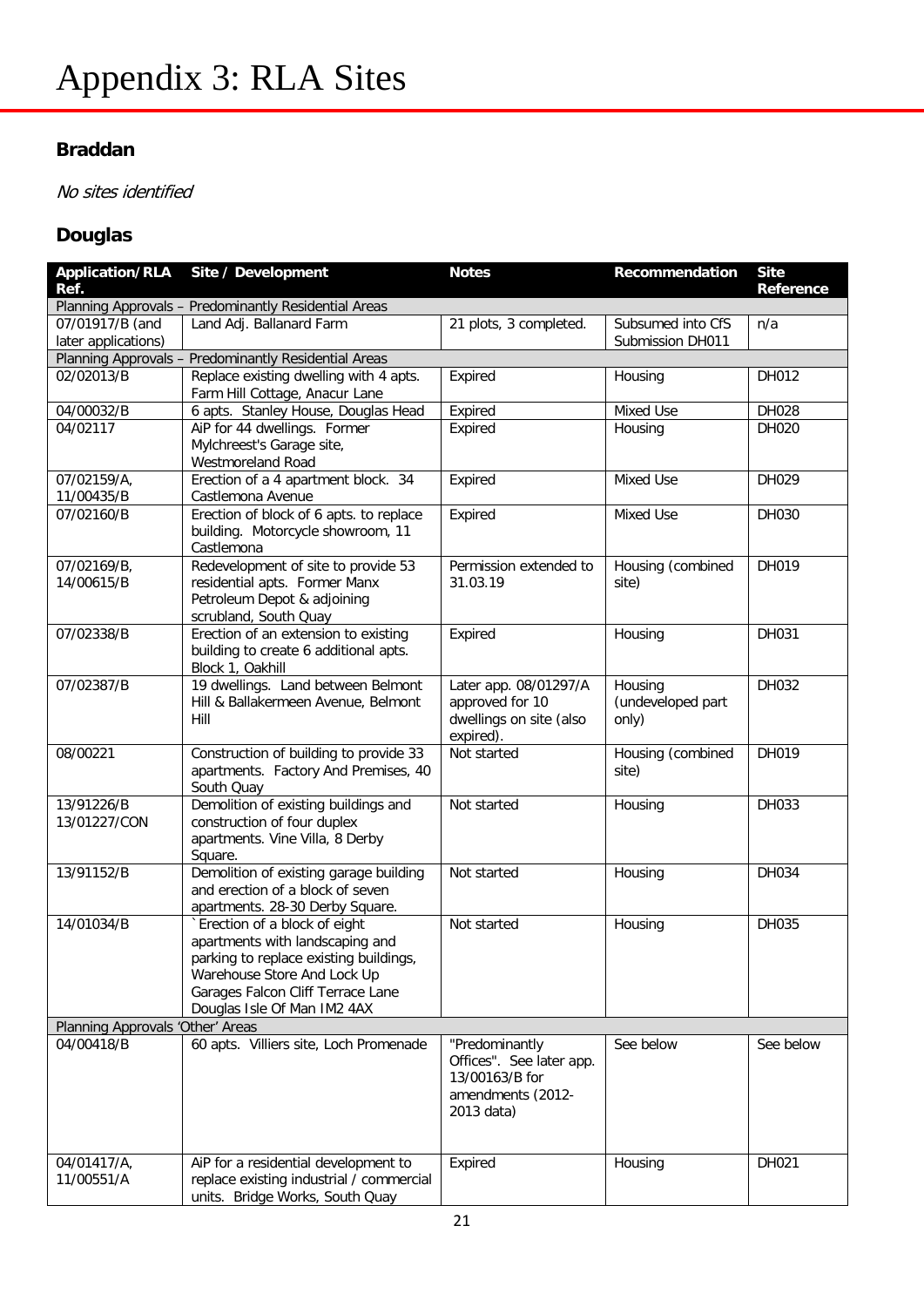| <b>Application/RLA</b><br>Ref. | Site / Development                                                                                                                  | <b>Notes</b>                                                                                                                                                                      | Recommendation                                                                  | <b>Site</b><br>Reference |
|--------------------------------|-------------------------------------------------------------------------------------------------------------------------------------|-----------------------------------------------------------------------------------------------------------------------------------------------------------------------------------|---------------------------------------------------------------------------------|--------------------------|
| 05/00048/A                     | AiP for 7 units. Butchers, 36 Hope<br><b>Street</b>                                                                                 | "Predominantly<br>Offices". See later app.<br>09/01708/F for<br>clearance of site &<br>adjacent dwelling<br>(2009-10 data). Site<br>approved for offices<br>under PA 10/01171/B   | Site developed for<br>other uses so no<br>further<br>consideration<br>required. | n/a                      |
| 06/01098/B                     | 52 flats. Corner of Circular Road &<br>Peel Road, Allan Bank                                                                        | Expired. PA<br>10/01804/C approved<br>for a temporary car<br>park (valid to<br>26.01.15). Masterplan<br>proposal SG2 supports<br>redevelopment here.                              | Housing (Combined<br>site)                                                      | DH022                    |
| 08/01855/A                     | AiP for residential development.<br>Glencrutchery Water Treatment<br>Works, Greenfield Road                                         | PA 13/00663/B<br>approved in July 2013<br>for industrial use of site                                                                                                              | Site developed for<br>other uses so no<br>further<br>consideration<br>required. | n/a                      |
| 09/01708/F                     | Demolition of existing buildings.<br>Former Butcher's Shop, Garage &<br>Dwelling. Hope Street                                       | "Predominantly<br>Offices". Loss of 1. PA<br>10/01171/B approved<br>at Appeal March 2011<br>for office building on<br>site                                                        | Site developed for<br>other uses so no<br>further<br>consideration<br>required. | n/a                      |
| 11/00724/A                     | AiP to re-develop site for residential<br>purposes. Garage & adjoining land<br>between former Wool Control Centre &<br>41 Peel Road | "Light Industrial".<br>Approval valid to<br>22.12.13. PA<br>11/00723/A also<br>approved for office use<br>of the site. Masterplan<br>proposal SG2 supports<br>redevelopment here. | Housing (Combined<br>site)                                                      | DH022                    |
| 13/00163/B                     | Residential development. Villiers site,<br>Loch Promenade                                                                           | "Predominantly<br>Offices". Amendments<br>to 04/00418/B (2001-<br>2012 data)                                                                                                      | Mixed Use                                                                       | DM003                    |
| 16/00227/B                     | Erection of five terraced dwelling                                                                                                  | Appeal Site (post-June<br>2016)                                                                                                                                                   | Housing                                                                         | DH036                    |
|                                | <b>Existing Undeveloped Housing Allocations</b>                                                                                     |                                                                                                                                                                                   |                                                                                 |                          |
| 3                              | Pinehurst Glen - Residential                                                                                                        | 86/00874/B for whole<br>site. 07/02095/B<br>expired for 1 dwelling.<br>11/01082/B valid for 1<br>dwelling                                                                         | Housing                                                                         | DH018                    |
| 5                              | Bridge Garage & land to west                                                                                                        | Complete (0.3 ha),<br>Possible (1.1 ha)                                                                                                                                           | Subsumed into CfS<br>Submission DM002                                           | n/a                      |
| $\overline{7}$                 | Former Nursery, Lower Duke's Lane -<br>6 Dwellings                                                                                  | 00/01612/A (18),<br>05/01772/A (7),<br>07/01432/B (6)<br>expired.                                                                                                                 | Housing                                                                         | DH037                    |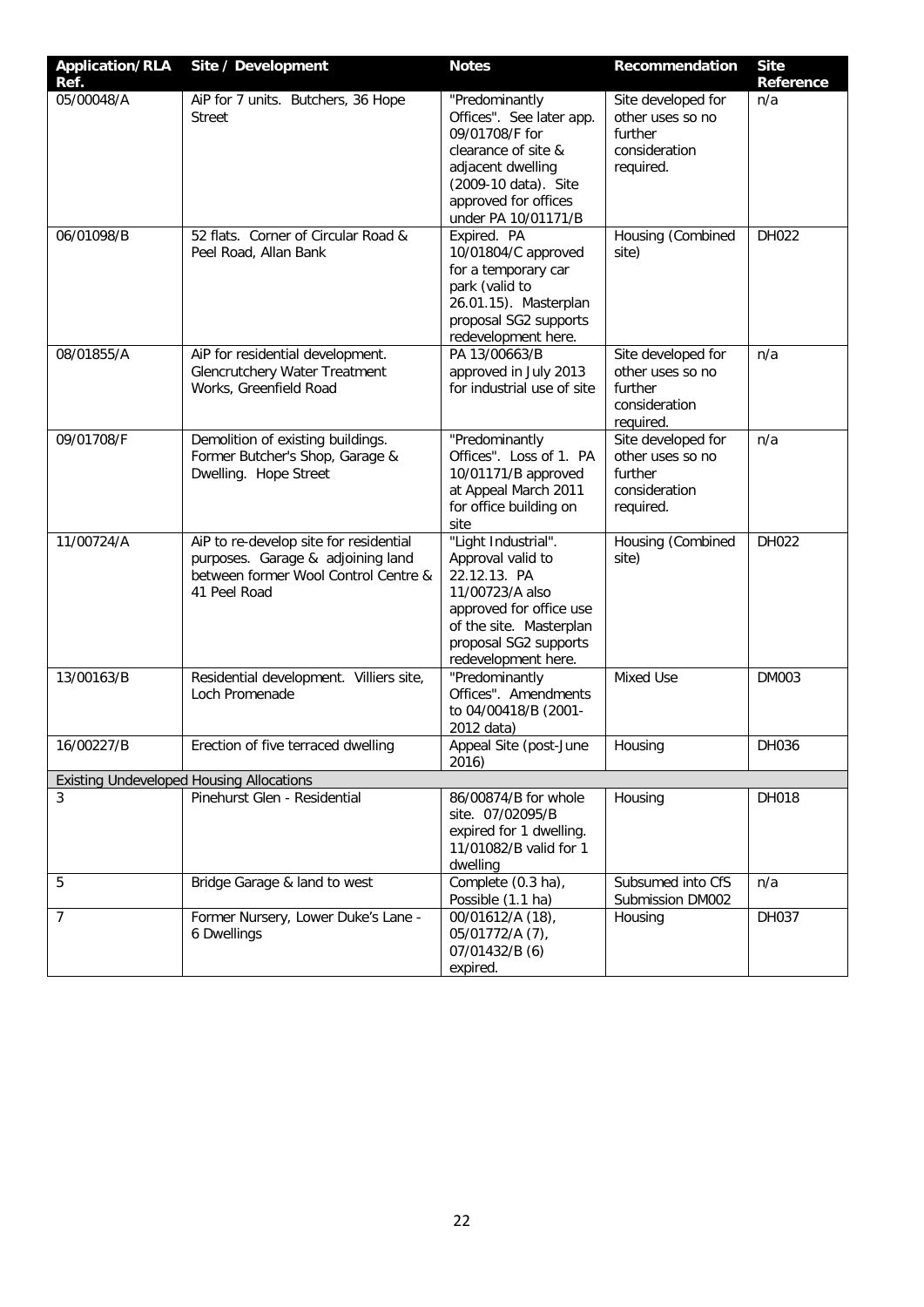#### **Garff**

| <b>Application/RLA</b><br>Ref.                               | Site / Development                                                                                                                              | <b>Notes</b>                                                                                                                     | Recommendation                        | <b>Site Reference</b> |  |
|--------------------------------------------------------------|-------------------------------------------------------------------------------------------------------------------------------------------------|----------------------------------------------------------------------------------------------------------------------------------|---------------------------------------|-----------------------|--|
| Planning Approvals - Predominantly Residential Areas (Laxey) |                                                                                                                                                 |                                                                                                                                  |                                       |                       |  |
| 07/01201/B                                                   | Demolition of existing dwellings,<br>garage & outbuildings & construction<br>of 4 replacement dwellings. Cliffside<br>& End Café, The Promenade | Expired                                                                                                                          | Mixed Use                             | GH022                 |  |
| 08/00466/B                                                   | Erection of building containing 26<br>sheltered apartments. Former<br>Prince's Motors Site, adjacent to MER<br>line & A2 Ramsey Road            | The approval was valid to<br>05.02.13, but there is<br>currently a disagreement<br>about whether works<br>have been implemented. | Housing                               | GH023                 |  |
| 14/00349/B                                                   | Replacement of Public House with<br>four detached dwellings. The New<br>Inn<br>New Road.                                                        | Not started                                                                                                                      | Housing                               | GH024                 |  |
|                                                              | Planning Approvals - 'Other' Areas (Laxey)                                                                                                      |                                                                                                                                  |                                       |                       |  |
| 15/00017/A                                                   | AiP for demolition of existing<br>Commissioners Offices and replace<br>with a residential development. 35<br>New Road And Adjacent Land.        | Not started                                                                                                                      | Mixed Use                             | GH025                 |  |
|                                                              | Existing Undeveloped Housing Allocations (Laxey)                                                                                                |                                                                                                                                  |                                       |                       |  |
| $\overline{2}$                                               | Glen Road                                                                                                                                       | 04/01579/B &<br>06/01775/B expired for 3                                                                                         | Housing                               | GH018                 |  |
| 3                                                            | Gretch Vane Farm                                                                                                                                |                                                                                                                                  | Housing                               | GH019                 |  |
| $\overline{4}$                                               | Adj. to Ard Reayrt                                                                                                                              |                                                                                                                                  | Housing                               | GH020                 |  |
| 5                                                            | North of Ramsey Road                                                                                                                            | 06/01754/REM (plot 1),<br>09/02078/B (plot 2),<br>10/01860/B (plot 3)                                                            | Housing<br>(undeveloped part<br>only) | GH021                 |  |
| 6                                                            | Ballacollister                                                                                                                                  | 07/01587/A expired for 6                                                                                                         | Subsumed into CfS<br>Submission GH011 | n/a                   |  |
| Existing Undeveloped Housing Allocations (Lonan)             |                                                                                                                                                 |                                                                                                                                  |                                       |                       |  |
| 4                                                            | Adj. to Highfield Drive                                                                                                                         |                                                                                                                                  | Housing                               | GH026                 |  |
| 5                                                            | East of A2                                                                                                                                      |                                                                                                                                  | Housing                               | GH027                 |  |

N.B. no relevant Planning Approval sites identified in the Lonan ward of Garff.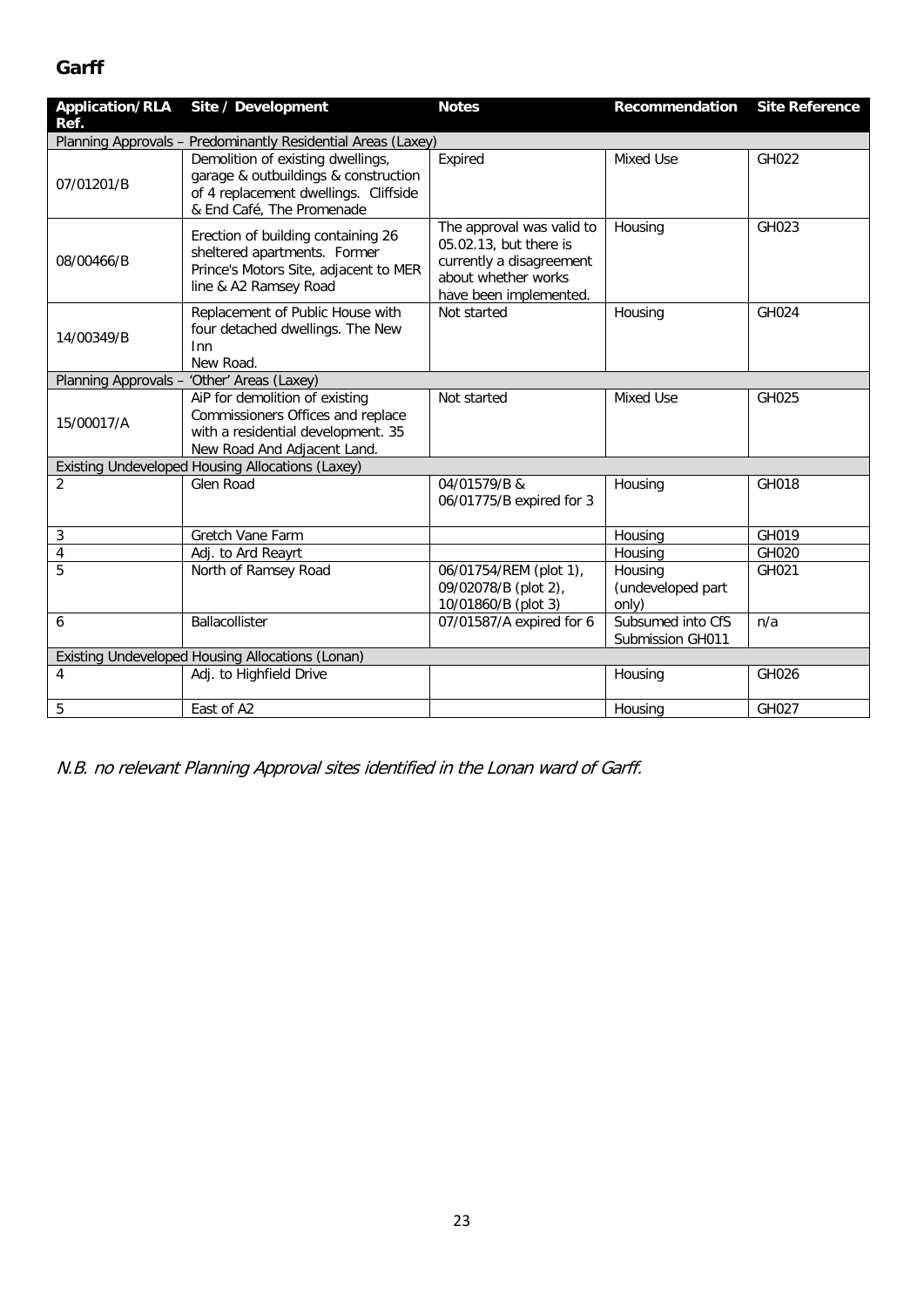#### **Marown**

| <b>Application/RLA</b><br>Ref.     | Site / Development                                                                                      | <b>Notes</b>                                                                                                                                                                                                                                                                                              | <b>Recommendation</b>                | <b>Site</b><br>Reference |
|------------------------------------|---------------------------------------------------------------------------------------------------------|-----------------------------------------------------------------------------------------------------------------------------------------------------------------------------------------------------------------------------------------------------------------------------------------------------------|--------------------------------------|--------------------------|
|                                    | Planning Approvals - Predominantly Residential Areas                                                    |                                                                                                                                                                                                                                                                                                           |                                      |                          |
| 09/00092/A,<br>11/01260/REM        | 4 dwellings. Ballabeg, Main Road, Glen<br>Vine                                                          | Not started                                                                                                                                                                                                                                                                                               | Housing (as one<br>site)             | <b>MH018</b>             |
| 14/01218/A                         | AiP for erection of seven detached<br>dwellings. Ballabeg, Main Road, Glen<br>Vine.                     | Follows PA 11/01260/RFM<br>for 4 dwellings (Loss of 1).<br>Net gain of 3 dwellings.                                                                                                                                                                                                                       |                                      |                          |
| 14/00841/B                         | Erection of three detached dwellings.<br>Gardens At Rear Of 9 And 10 Glen<br>Darragh Gardens, Glen Vine |                                                                                                                                                                                                                                                                                                           | Housing                              | MH019                    |
| Planning Approvals - 'Other' Areas |                                                                                                         |                                                                                                                                                                                                                                                                                                           |                                      |                          |
| Nil                                |                                                                                                         |                                                                                                                                                                                                                                                                                                           |                                      |                          |
|                                    | <b>Existing Undeveloped Housing Allocations</b>                                                         |                                                                                                                                                                                                                                                                                                           |                                      |                          |
| $\overline{2}$                     | Off Glen Vine Drive                                                                                     | Loss of 1 (Highfield). Plot 3<br>U/C, others not started Plot<br>4 & 5 approvals extended<br>until 27.05.14 under apps.<br>14/00440/VAR &<br>14/00441/VAR (2013-2014).<br>Approval further extended to<br>05.01.14 under PA<br>14/01193/b, PA 14/01192/B,<br>15/00082/B & 15/00081/B<br>$(2014 - 2015)$ . | Housing (1 plot u/c<br>not included) | MH020                    |
| 5                                  | Part of Ballaglonney Farm, Crosby                                                                       | UES. PA Granted on appeal<br>(post June 2015)                                                                                                                                                                                                                                                             | Housing                              | MH021                    |

#### **Onchan**

| Ref.                                                                         | Application/RLA Site / Development                                                                  | <b>Notes</b>                          | Recommendation                        | <b>Site</b><br>Reference |
|------------------------------------------------------------------------------|-----------------------------------------------------------------------------------------------------|---------------------------------------|---------------------------------------|--------------------------|
|                                                                              | Planning Approvals - Predominantly Residential Areas                                                |                                       |                                       |                          |
| $07/02101/B$ (4),<br>08/02129/B pl.4,<br>09/02073/B pl.2,<br>09/02074/B pl.3 | 3 dwellings ('Far End' to be retained).<br>Far End & land adjoining, King Edward<br>Road            | Under construction                    | Housing<br>(undeveloped part<br>only) | OH014                    |
| 00/02155/A                                                                   | AiP for 12 dwellings. Field 1687,<br>Bemahague, access off Heywood Drive                            |                                       | Housing                               | OH015                    |
| Planning Approvals - 'Other' Areas                                           |                                                                                                     |                                       |                                       |                          |
| 13/00575/B                                                                   | Erection of sixteen dwellings. Former<br><b>Follies Cabaret Restaurant</b><br>Harbour Road, Onchan. | Site already cleared                  | Housing                               | OH016                    |
| <b>Existing Undeveloped Housing Allocations</b>                              |                                                                                                     |                                       |                                       |                          |
| 6                                                                            | West of Summerhill                                                                                  |                                       | Housing                               | OH017                    |
| 7                                                                            | Governor's Road                                                                                     | 04/02387/A expired for 1              | Housing                               | <b>OH018</b>             |
| 9                                                                            | Brownswood                                                                                          | subsumed into wider CfS<br>submission | Subsumed into CfS<br>Submission OH004 | n/a                      |

#### **Santon**

No sites identified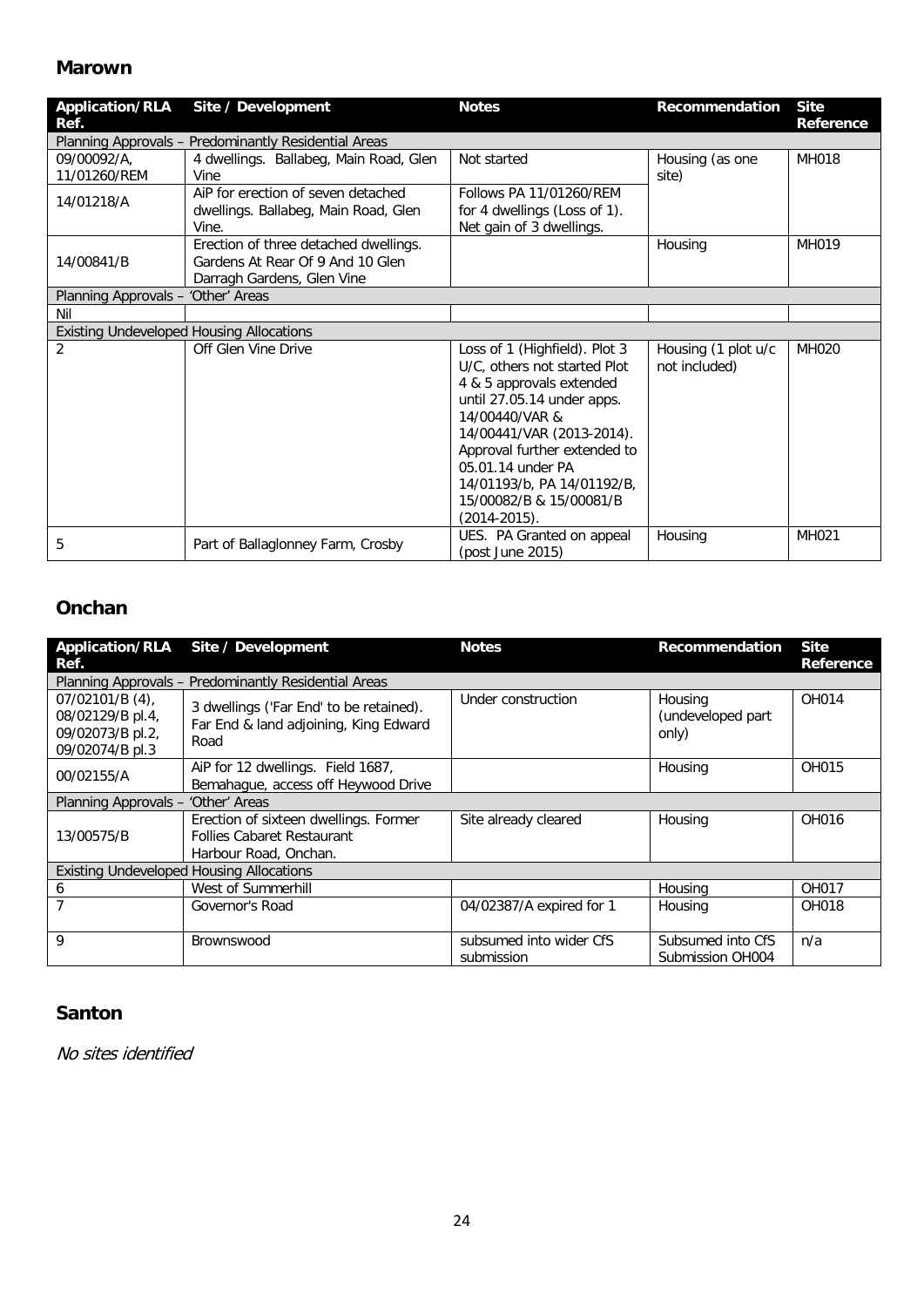# Appendix 4: Central Douglas Masterplan Sites

| Masterplan<br>Proposal                                     | <b>Notes</b>                                                                                             | Recommendation                                                                                                                                                              | <b>Site Reference</b> |
|------------------------------------------------------------|----------------------------------------------------------------------------------------------------------|-----------------------------------------------------------------------------------------------------------------------------------------------------------------------------|-----------------------|
| SG1 - Residential<br>Infill                                | Part of site forms site DH020<br>(see appendix 3).<br>Remainder is four sites to be<br>assessed as one.  | Housing (for area outside<br>DH020)                                                                                                                                         | DH026                 |
| SG2 - Residential                                          | Identified in appendix 3<br>(DH022)                                                                      | See appendix 3                                                                                                                                                              | n/a                   |
| SG3 - Residential<br>Infill                                |                                                                                                          | Housing                                                                                                                                                                     | DH027                 |
| SS2 - Retail &<br>Residential                              | Site is DM003 in appendix 3                                                                              | See appendix 3                                                                                                                                                              | n/a                   |
| SS3 and SS4                                                | Various Town Centre sites.                                                                               | Not included as longer-term<br>and require demolitions but<br>would retain current retail<br>uses (therefore no change<br>to overall use of area or size<br>of town centre) | n/a                   |
| OS1 and 2 - Leisure<br>& Winter-garden                     | Site is DM004 in appendix 2                                                                              | See appendix 2                                                                                                                                                              | n/a                   |
| QS4 - Residential                                          | Part of site is DH004<br>(submitted in response to<br>CfS). Remainder of site is<br>DH019 in appendix 3. | See appendix 3 (DH019)                                                                                                                                                      | n/a                   |
| TF1 and $TF2 -$<br>Leisure/Marshalling<br>Yard/Parking     |                                                                                                          | Mixed Use                                                                                                                                                                   | <b>DM007</b>          |
| TF3 and TF6 - Mixed<br>Use (including retail<br>and office |                                                                                                          | Mixed Use (as one site).                                                                                                                                                    | <b>DM008</b>          |
| $MG1 - 4 -$<br>Redeveloped Sea<br>Terminal                 |                                                                                                          | Mixed Use                                                                                                                                                                   | <b>DM009</b>          |
| RG2 and RG4                                                | Site is DM002 (submitted in<br>response to CfS).                                                         | See appendix 3                                                                                                                                                              | n/a                   |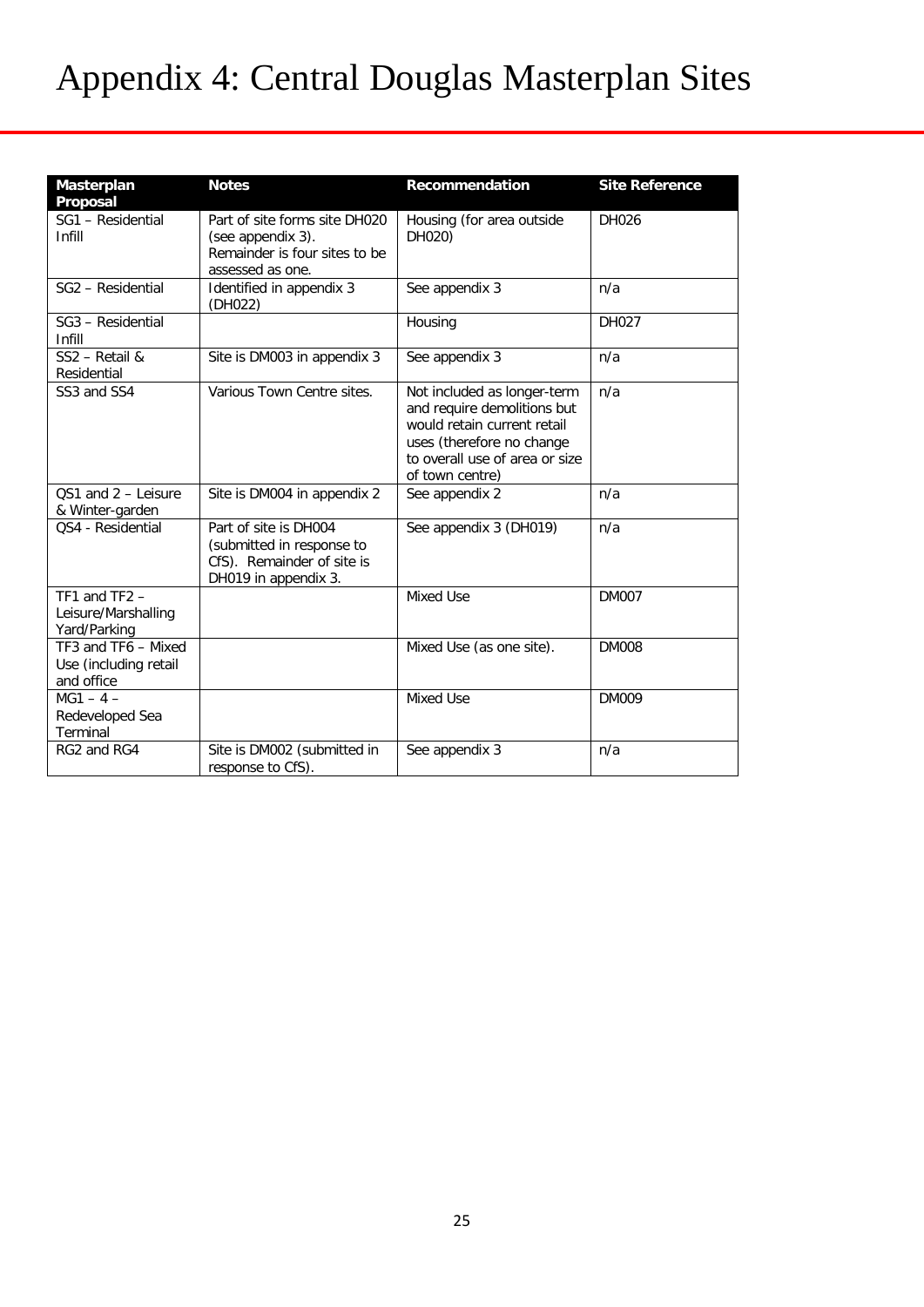# Appendix 5: Employment Sites

| <b>Site</b>              | <b>Source</b>                             | <b>Notes</b>                                                                   | <b>Site Reference</b> |
|--------------------------|-------------------------------------------|--------------------------------------------------------------------------------|-----------------------|
| <b>IOM Business Park</b> | <b>ELR-Designated Braddan</b><br>1B       | ELR States, 'the Business Park is now                                          | <b>BE011</b>          |
|                          |                                           | almost fully developed and the final<br>industrial units are now in the course |                       |
|                          |                                           | of construction. There are sites                                               |                       |
|                          |                                           | remaining for headquarters office                                              |                       |
|                          |                                           | buildings in the western section'.                                             |                       |
|                          |                                           | Table of allocated land shows site                                             |                       |
|                          |                                           | which is subject of 04/00790 (which                                            |                       |
|                          |                                           | seems to be site in Table 3-2) as 1B.                                          |                       |
|                          |                                           | Land adjacent to this is being                                                 |                       |
|                          |                                           | constructed for office (15/01366/B)                                            |                       |
|                          |                                           | remaining area to the West forms                                               |                       |
|                          |                                           | <b>BE011</b>                                                                   |                       |
| <b>IOM Business Park</b> | Site Visit/ Planning                      | Proposed site to the West of ELR 1B                                            | <b>BE012</b>          |
|                          | Application                               |                                                                                |                       |
| <b>IOM Business Park</b> | <b>ELR-Designated Braddan</b>             | ELR indicates most of site has PA or                                           | <b>BE015</b>          |
|                          | 1D                                        | already developed (0.25 remaining as                                           |                       |
|                          |                                           | at June 2015 ELR). Site boundary                                               |                       |
|                          |                                           | based on PA 13/91117/B                                                         |                       |
| <b>IOM Business Park</b> | Site Visit/ Planning                      | See application 16/00938/B                                                     | <b>BE013</b>          |
|                          | Application                               |                                                                                |                       |
| <b>IOM Business Park</b> | Site Visit/ Planning                      | See application 16/00016/C                                                     | <b>BE014</b>          |
|                          | Application                               |                                                                                |                       |
| Ballakinnish             | <b>ELR-Designated Braddan</b>             | ELR includes this in 3-2 but says TAPE                                         | <b>BE008</b>          |
|                          | 3 / CfS Submission                        | will decide on future of site.                                                 |                       |
|                          |                                           | Submission to ELDO was for larger                                              |                       |
|                          |                                           | area than PA 14/00689 (smaller area                                            |                       |
|                          |                                           | is referenced in ELR).                                                         | <b>BE017</b>          |
| Tromode/Ballafletcher    | <b>ELR-Designated Braddan</b><br>$5A+B+C$ | Part of site in ELR Table 3-2 but                                              |                       |
|                          |                                           | 02/02074 and 11/01290 apply to c0.8<br>Ha. ELR5C only has 0.25 Ha              |                       |
|                          |                                           | remaining and so excluded (subsume                                             |                       |
|                          |                                           | into Existing ES)                                                              |                       |
| Tromode/Ballafletcher    | Site Visit/ Planning                      | 16/00415 applies to part                                                       | <b>BE016</b>          |
|                          | Application                               |                                                                                |                       |
| Tromode                  | <b>ELR-Designated Onchan</b>              | Vacant site within estate (06/01645                                            | <b>DE005</b>          |
|                          | 1B                                        | expired), 13/00333 approves 4 units.                                           |                       |
|                          |                                           | (0.2 remaining as at June 2015 ELR).                                           |                       |
| White Hoe                | <b>ELR-Designated Douglas</b>             | In ELR appendices but not 3-2. Site                                            | <b>DE006</b>          |
|                          | 1B                                        | of 05/01574 (refused)                                                          |                       |
| White Hoe                | <b>ELR-Not Designated</b>                 | In ELR appendices ('one large                                                  | <b>DE007</b>          |
|                          | Douglas 12                                | remaining plot') but not in 3-2.                                               |                       |
|                          |                                           | Assume this is the same area. Site is                                          |                       |
|                          |                                           | half of area subject to 07/01212.                                              |                       |
|                          |                                           | 16/00649 and 14/00948                                                          | <b>DE008</b>          |
| Middle River             | ELR-Not designated but                    | In ELR appendices (Scaffolding Yard                                            | <b>DE001</b>          |
|                          | with prior approval since                 | with development potential) but not                                            |                       |
|                          | expired / CfS Submission                  | included in 3-2. Assume this is the                                            |                       |
|                          |                                           | same area. 03/00427 expired.                                                   |                       |
| School Road, Onchan      | <b>ELR-Designated Onchan</b>              | 90/00782 (residential and light                                                | <b>OE001</b>          |
| (Fields 531568 &         | 2A                                        | industrial - expired). In table of sites                                       |                       |
| 534063)                  |                                           | from DOI. In ELR Table 3-2. Site                                               |                       |
|                          |                                           | also considered as part of a larger site                                       |                       |
|                          |                                           | for housing (OH023)                                                            |                       |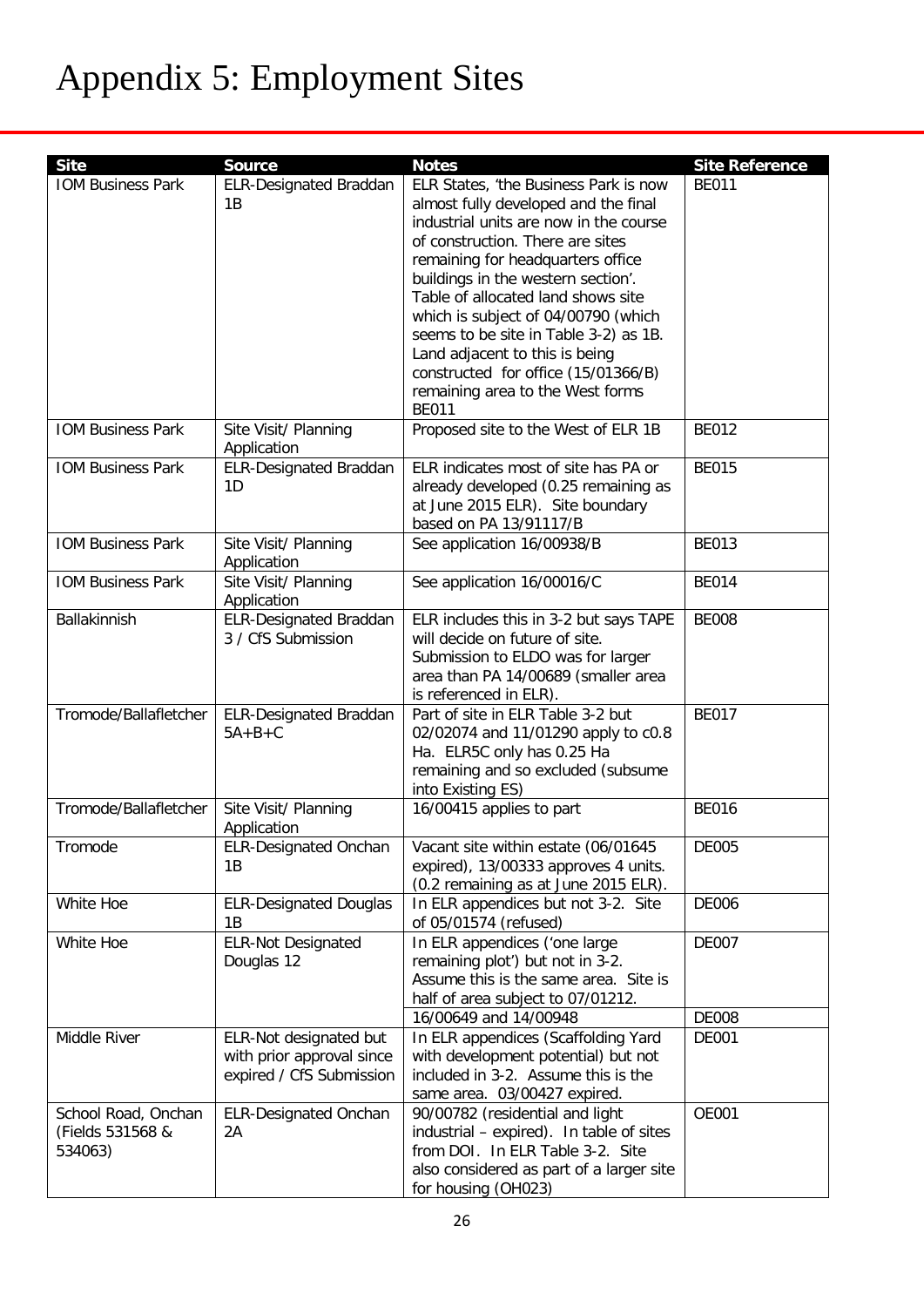| <b>Site</b>           | <b>Source</b>                  | <b>Notes</b>                            | <b>Site Reference</b> |
|-----------------------|--------------------------------|-----------------------------------------|-----------------------|
| Middle Farm           | <b>ELR-Not Designated</b>      | 10/00155 for starter units. Southern    | n/a                   |
|                       | Braddan 9                      | half of site included in BE010 which is |                       |
|                       |                                | for a larger area.                      |                       |
| Middle Farm           | <b>ELR-Previously Proposed</b> | 10/00155 and 14/00204, but most of      | <b>BE010</b>          |
|                       | Braddan 10                     | site not developed. But larger areas    |                       |
|                       |                                | now submitted                           |                       |
| Kirby Farm Industrial | <b>ELR-Not Designated</b>      | Vacant Plots within Kirby Farm IE.      | <b>BE018</b>          |
| Estate                | Braddan 12                     | SW36 is for half of the site subject to |                       |
|                       |                                | 10/01336/B                              |                       |
| Kirby Farm            | CfS Submission                 |                                         | <b>BE004</b>          |
| South of Cooil Road   | <b>ELR-Previously Proposed</b> | ELR identifies 15.97 Ha but larger      | Various               |
|                       | Braddan 10                     | areas now submitted                     | submissions           |
| Fire Station, Peel    | Proposed by Fire               | May be available if Fire Station is     | DE009                 |
| Road                  | Service.                       | relocated                               |                       |
| Little Switzerland    | Proposed by DBC (as            | Existing office allocation              | <b>DE010</b>          |
|                       | office)                        |                                         |                       |
| Sangster's Field      | <b>ELDO Project</b>            | SAF should consider even though         | ELDO (subsumes        |
|                       |                                | ongoing DO work                         | DE004)                |
| Kewaigue, Douglas     | <b>CfS Submission</b>          |                                         | <b>DE002</b>          |
| Darragh Road, Glen    | CfS Submission                 | <b>Existing Use</b>                     | <b>ME001</b>          |
| Vine                  |                                |                                         |                       |

#### Notes:

The DOI submission for Ballakinnish could allow movement of the Test Centre at Ballafletcher and the depot at Ellerslie (South of Crosby).

- The Test Centre has been given the reference BE020. It is within a wider Employment Area, within Settlement Boundaries and already developed so it is envisaged would be subsumed into existing employment.
- The Ellerslie site has been given the reference ME002. Noting this is outside the settlement boundary it is considered the site should be run through the Site Assessment Framework.

Planning approval has also been granted recently for a significant Car showroom development on unallocated land to the South of Cooil Road, Braddan. For ease of reference this site has been given the number BE019. However, as the site has planning approval which has been implemented the site it is envisaged it will be reflected as an existing land use within the draft Land Use maps.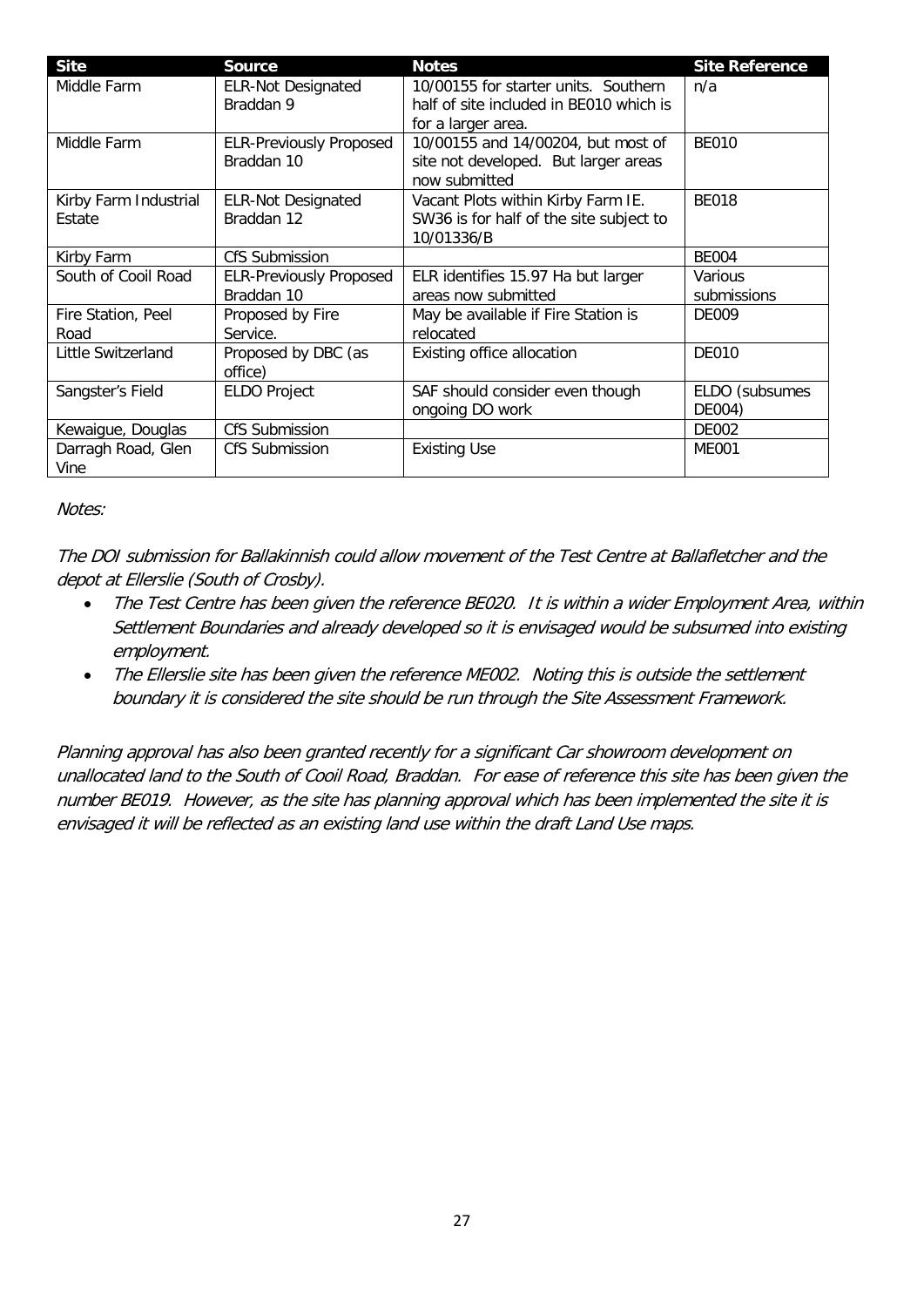## Appendix 6: Site Visits

A6.1 Whilst conducting site visits, potential development sites were noticed. These were cross referenced with the other sources (RLA, submissions etc.) and if a duplicate, discounted. The table below therefore shows only those potential sites which have not been identified through another source.

| <b>Site Name</b>                                       | <b>Notes</b>                                                                                                                                                                                   | <b>Recommendation</b> | <b>Site Reference</b> |
|--------------------------------------------------------|------------------------------------------------------------------------------------------------------------------------------------------------------------------------------------------------|-----------------------|-----------------------|
| <b>Ivy Cottages</b>                                    | Planning Approval 03/00435 (temporary change of use to<br>tourist accommodation for no. 3).                                                                                                    | Housing               | <b>BH035</b>          |
| Off Anagh Coar<br>Road                                 | No Planning History identified (26/10/16)                                                                                                                                                      | Housing               | DH013                 |
| Corner of Anna<br>Cur Lane                             | Existing open space but does not appear to be<br>maintained/in use. No Planning History identified<br>(26/10/16)                                                                               | Housing               | DH015                 |
| Land adj. Anna<br>Cur House                            | No Planning History identified (26/10/16)                                                                                                                                                      | Housing               | DH016                 |
| Field 524767,<br>Saddle Road                           | 14/00481/B - retention of containers                                                                                                                                                           | Housing               | DH017                 |
| Demesne Road                                           | Various show rooms etc. May not be available.                                                                                                                                                  | Housing               | DH023                 |
| Victoria Road                                          | No Planning History identified (26/10/16)                                                                                                                                                      | Housing               | DH050                 |
| Field 614730<br>Chapel Lane<br>Baldrine Isle Of<br>Man | No Planning History identified (26/10/16). Size of<br>adjacent dwellings would suggest suitable for perhaps 1<br>unit. However, could also form an access/be subsumed<br>into RLA site (GH027) | Housing               | GH028 (Baldrine)      |
| Clay Head Road                                         | No Planning History identified (26/10/16)                                                                                                                                                      | Housing               | GH029 (Baldrine)      |
| West of Greeba<br>Avenue                               | No Planning History identified (26/10/16)                                                                                                                                                      | Housing               | MH023                 |
| Off Strathallan<br>Road                                | No Planning History identified (26/10/16)                                                                                                                                                      | Housing               | OH019                 |
| Furman Road                                            | No Planning History identified (26/10/16)                                                                                                                                                      | Housing               | OH020                 |